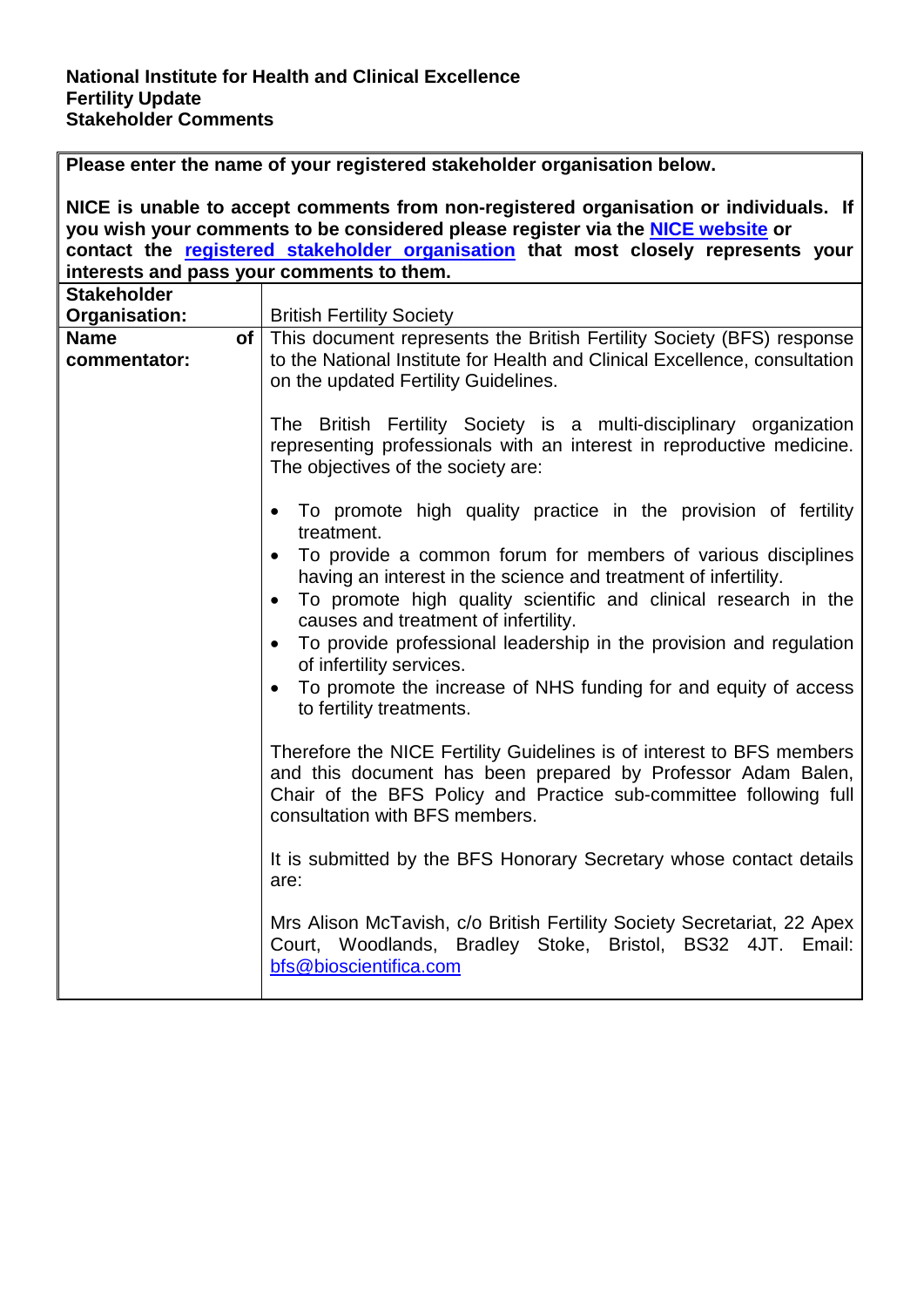| Order          | <b>Document</b> | Page          | Line          | <b>Comments</b>                                                                                                                                                                                                                                                                                                                                                                                                                                                                                                                                                                                                                                                                                                                                                                                                                                                                                                                                                                                                                                                                                                                                                                                                                                                                                                                                                                                                                                                                                                                                                                             |
|----------------|-----------------|---------------|---------------|---------------------------------------------------------------------------------------------------------------------------------------------------------------------------------------------------------------------------------------------------------------------------------------------------------------------------------------------------------------------------------------------------------------------------------------------------------------------------------------------------------------------------------------------------------------------------------------------------------------------------------------------------------------------------------------------------------------------------------------------------------------------------------------------------------------------------------------------------------------------------------------------------------------------------------------------------------------------------------------------------------------------------------------------------------------------------------------------------------------------------------------------------------------------------------------------------------------------------------------------------------------------------------------------------------------------------------------------------------------------------------------------------------------------------------------------------------------------------------------------------------------------------------------------------------------------------------------------|
| number         |                 | <b>Number</b> | <b>Number</b> |                                                                                                                                                                                                                                                                                                                                                                                                                                                                                                                                                                                                                                                                                                                                                                                                                                                                                                                                                                                                                                                                                                                                                                                                                                                                                                                                                                                                                                                                                                                                                                                             |
| 1              | Full            | General       |               | The British Fertility Society welcomes the<br>updated Guidance. We do, however, have<br>certain concerns that relate to the short<br>period of time for the consultation given the<br>size of the document and the complexities of<br>the economic modelling. The funding of<br>fertility therapy is a highly charged political<br>issue. Whilst we appreciate that the NICE<br>Guidance is an attempt to provide an<br>evidence base for the provision of NHS<br>funded fertility treatment, there is still a<br>significant "post code lottery" throughout<br>England, Wales and Northern Ireland. The<br>2004 recommendations have still not been<br>adopted by the majority of commissioners<br>and so as a general point we are concerned<br>that the new guidance was presented into<br>the public arena with an emphasis on<br>extending the age of provision to<br>-42<br>(presumably a woman's 43rd birthday) which<br>was inevitably going to detract from many of<br>the other key areas and yet is not really<br>based on robust evidence. What does<br>"absolute infertility" mean at this age - using<br>a strict definition this would suggest that a<br>woman has to be menopausal or have<br>absent Fallopian tubes. And why then only<br>offer one cycle of treatment when logic would<br>suggest that older women require more<br>treatments and not fewer to provide an<br>equitable chance of success? The BFS feels<br>that such guidance is likely to lead to a<br>reduction in the overall provision for those for<br>whom the treatment is actually going to work. |
| $\overline{2}$ | Full            | General       |               | Surrogacy is a real issue and it is wrong to<br>exclude it from the review. Women with<br>congenital absence of the uterus and those<br>who have needed a hysterectomy for various<br>reasons (and for a small number for whom<br>pregnancy would be dangerous) have a<br>legitimate right to receive fertility treatment<br>and it is inequitable not to include surrogacy<br>in the review.                                                                                                                                                                                                                                                                                                                                                                                                                                                                                                                                                                                                                                                                                                                                                                                                                                                                                                                                                                                                                                                                                                                                                                                               |
| 3              | Full            | General       |               | In a number of places AMH is promoted as a<br>marker of the ovarian reserve. This seems<br>appropriate but we are unsure how useful the<br>precise numbers given in the NICE guideline<br>actually are. The guideline group will be<br>aware of the differences in AMH results from<br>the assays currently available and<br>with<br>development of the Gen II assay<br>now                                                                                                                                                                                                                                                                                                                                                                                                                                                                                                                                                                                                                                                                                                                                                                                                                                                                                                                                                                                                                                                                                                                                                                                                                 |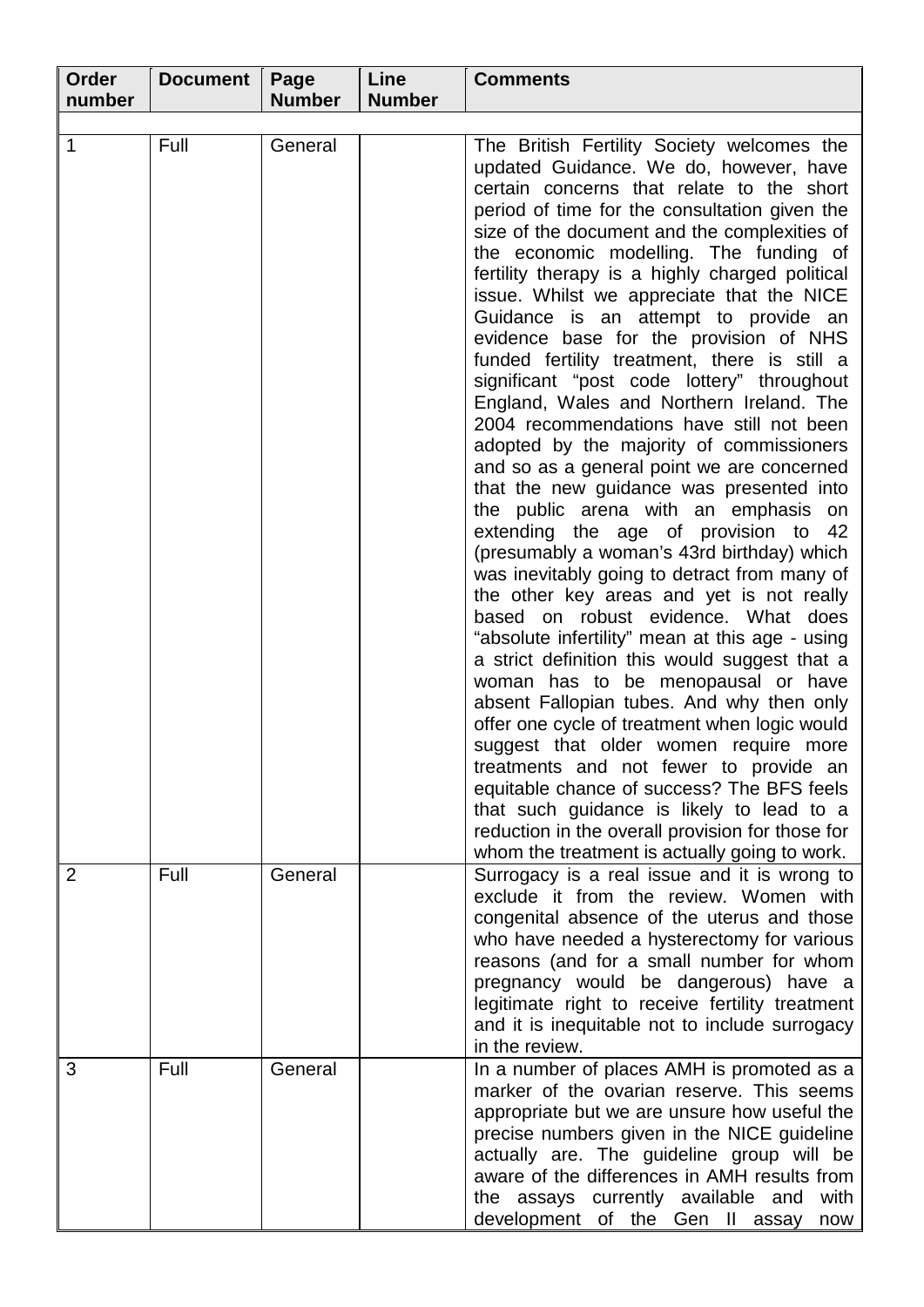|   |      |                        |                                 | becoming more widely used these numbers                                                                                                                                                                                                                                                                                                                                                                                                                                                                                                                                                                                                  |
|---|------|------------------------|---------------------------------|------------------------------------------------------------------------------------------------------------------------------------------------------------------------------------------------------------------------------------------------------------------------------------------------------------------------------------------------------------------------------------------------------------------------------------------------------------------------------------------------------------------------------------------------------------------------------------------------------------------------------------------|
|   |      |                        |                                 | are set to change again. Giving such specific<br>numbers without any discussion as to the<br>assays in which they were derived is<br>therefore potentially misleading and will lead<br>to errors in clinical practice.                                                                                                                                                                                                                                                                                                                                                                                                                   |
| 4 | Full | Research<br>section    |                                 | The<br>guidelines do<br>not<br>make<br>any<br>recommendations to the use of screening for<br>a methodology for selecting embryos for<br>transfer (PGS) i.e. FISH, CGH array etc. This<br>is a rapidly expanding field where patients<br>could be charged thousands of pounds for a<br>treatment with little evidence base. In<br>addition, there are many adjuvant therapies<br>used in some centres which have not been<br>recommended for<br>by professional<br>use<br>guidelines (Nardo et al., 2009) The BFS<br>believes this is an opportunity for NICE to<br>recommend that they should only be used in<br>conjunction with a RCT. |
| 5 | Full | 5                      |                                 | Pathway M Cancer Therapy. It is good to see<br>this clear pathway, which is referred to<br>throughout the document. We think that it<br>should be acknowledged that this is relevant<br>to other diseases other than just cancer<br>where gonadotoxic therapy is used (e.g.<br>some rheumatological conditions, and sickle<br>cell disease where treated with bone marrow<br>transplantation).<br>The<br>application<br>οf<br>cryopreservation<br>to other diseases<br>is.<br>acknowledged much later in the document<br>(Section 19) but it is rather in the small print<br>and should be highlighted earlier.                          |
| 6 | Full | 28                     |                                 | Guidelines 90 - 92. It seems surprising that<br>these 3 guidelines are listed first when they<br>don't<br>address<br>the<br>primary<br>treatment<br>modalities in these patients. Some reordering<br>would be appropriate. Thus recommendations<br>93 and 94 would seem to be the primary<br>ones.                                                                                                                                                                                                                                                                                                                                       |
| 7 | Full | 41<br>45<br>348<br>361 | 11<br>$\overline{2}$<br>10<br>5 | Prednisoline<br>should<br><b>Typos</b><br>read<br>prednisolone.                                                                                                                                                                                                                                                                                                                                                                                                                                                                                                                                                                          |
| 8 | Full | $67 - 73$              | various                         | The discussion of individual lifestyle choices<br>in males (e.g. alcohol, smoking, recreational<br>drug use is largely reliant upon univariate<br>analyses. NICE should consider the recent<br>publication by Povey et al., (2012) as more up<br>to date evidence than the current literature<br>cited.                                                                                                                                                                                                                                                                                                                                  |
| 9 | Full | 71                     | 34-35                           | Again, in multivariate analyses many of these<br>occupational risks disappear. A better paper<br>to cite is Cherry et al., (2008) which looks                                                                                                                                                                                                                                                                                                                                                                                                                                                                                            |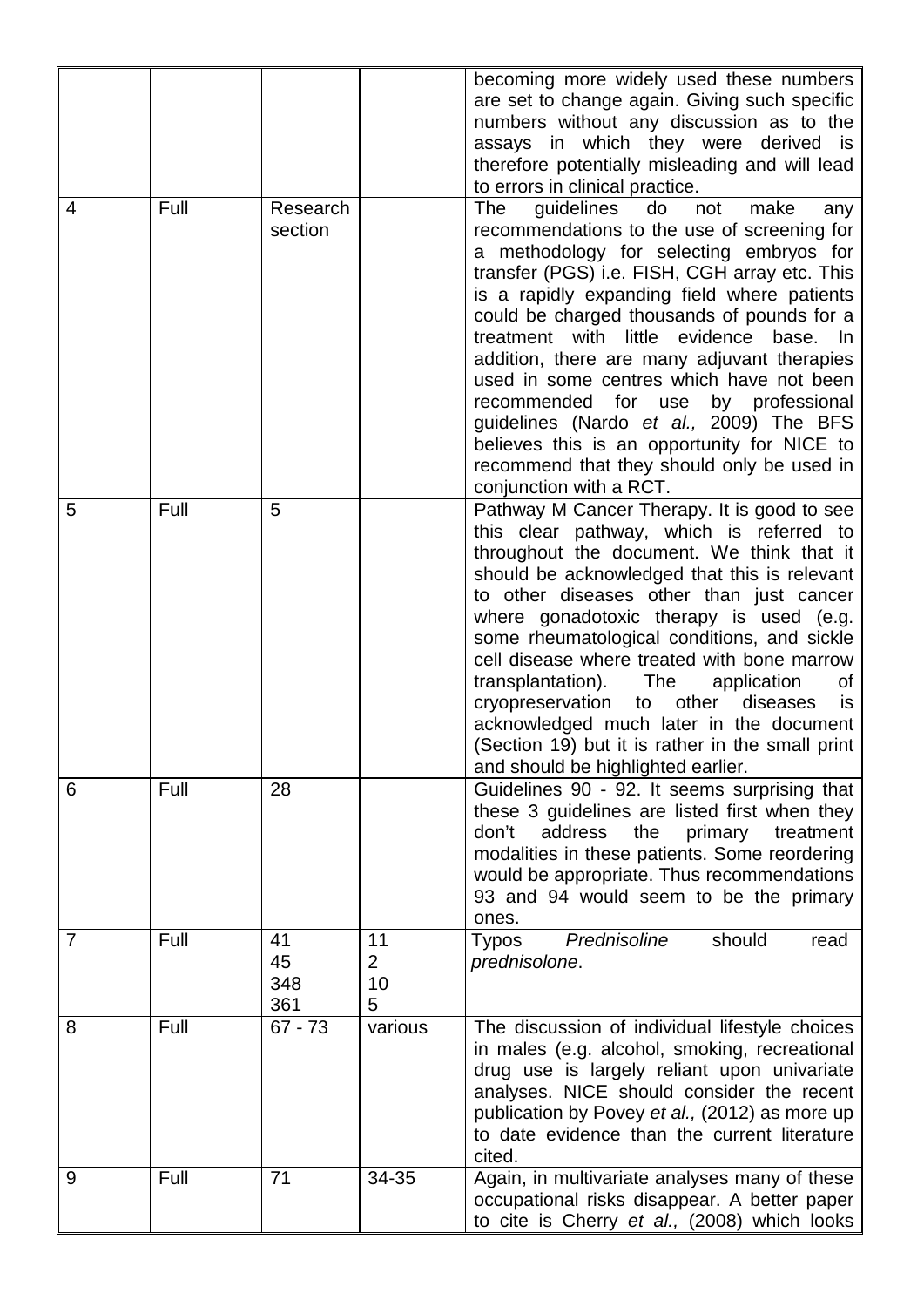|    |      |    |    | specifically at occupational risks<br>in<br>- a<br>population of UK men.                                                                                                                                                                                                                                                                                                                                                                                                                                                                                                                                                                                                                                                                                                                                                                                                                                                                                                                                                                                                                                 |
|----|------|----|----|----------------------------------------------------------------------------------------------------------------------------------------------------------------------------------------------------------------------------------------------------------------------------------------------------------------------------------------------------------------------------------------------------------------------------------------------------------------------------------------------------------------------------------------------------------------------------------------------------------------------------------------------------------------------------------------------------------------------------------------------------------------------------------------------------------------------------------------------------------------------------------------------------------------------------------------------------------------------------------------------------------------------------------------------------------------------------------------------------------|
| 10 | Full | 69 | 8  | There's a huge amount published on obesity<br>and reproductive health since 2004. The BFS<br>appreciate this topic isn't being revised, but<br>feel it would be helpful to add some more<br>recent references that fit with the guidance<br>and also strengthen it: The RCOG Scientific<br>Study Group: Obesity and Reproductive<br>Health. And the BFS Guidelines: Balen et al.,<br>(2007).                                                                                                                                                                                                                                                                                                                                                                                                                                                                                                                                                                                                                                                                                                             |
| 11 | Full | 74 | 6  | 34 Please mention that a higher dose of folic<br>acid (5mg) may be more effective for obese<br>women.                                                                                                                                                                                                                                                                                                                                                                                                                                                                                                                                                                                                                                                                                                                                                                                                                                                                                                                                                                                                    |
| 12 | Full | 75 | 13 | Whilst we recognise that lesbian couples may<br>embark<br>upon<br>'do-it-yourself<br>methods'<br>including home insemination we feel there<br>should be a stronger statement by NICE<br>discouraging this practice. We should not<br>condone this "treatment" as it is unregulated<br>and uses unscreened, fresh sperm. There is<br>almost an inference here that NICE<br>is<br>suggestion that DIY Methods should be<br>undertaken prior to NHS funded treatment<br>NHS. Greater clarity is required in the<br>wording here.<br>Lesbian couples may receive NHS funding for<br>treatment straight away if other infertility<br>factors are identified (e.g. anovulation). Given<br>that it is recognised that DI for lesbian<br>couples has excellent outcomes we believe<br>that it would be simpler, more straightforward<br>and justifiable to avoid confusion and offer a<br>set number of cycles of treatment at the<br>outset after appropriate investigation, rather<br>than expect lesbian couples to either home-<br>inseminate or pay for 6 cycles of DI before<br>having access to NHS care. |
| 13 | Full | 78 | 8  | Section 6.2 comments on the relevance of<br>physical examination findings, but as this is<br>perhaps the most cost-effective intervention<br>then it should recommend examination of<br>male genitalia in cases of male factor<br>infertility, to emphasize the importance of this<br>intervention.                                                                                                                                                                                                                                                                                                                                                                                                                                                                                                                                                                                                                                                                                                                                                                                                      |
| 14 | Full | 81 |    | Diagnostic semen analysis: Recommendation<br>44. The threshold of 58% vitality is of little or<br>no use and in direct conflict with the threshold<br>of 32 progressive motility. A man may have<br>plenty of progressive sperm (e.g. 40%) but<br>insufficient vitality (e.g. 50%). There is no<br>practical value in testing vitality unless there<br>is low motility (ABA, 2012). A figure of $<5\%$ is                                                                                                                                                                                                                                                                                                                                                                                                                                                                                                                                                                                                                                                                                                |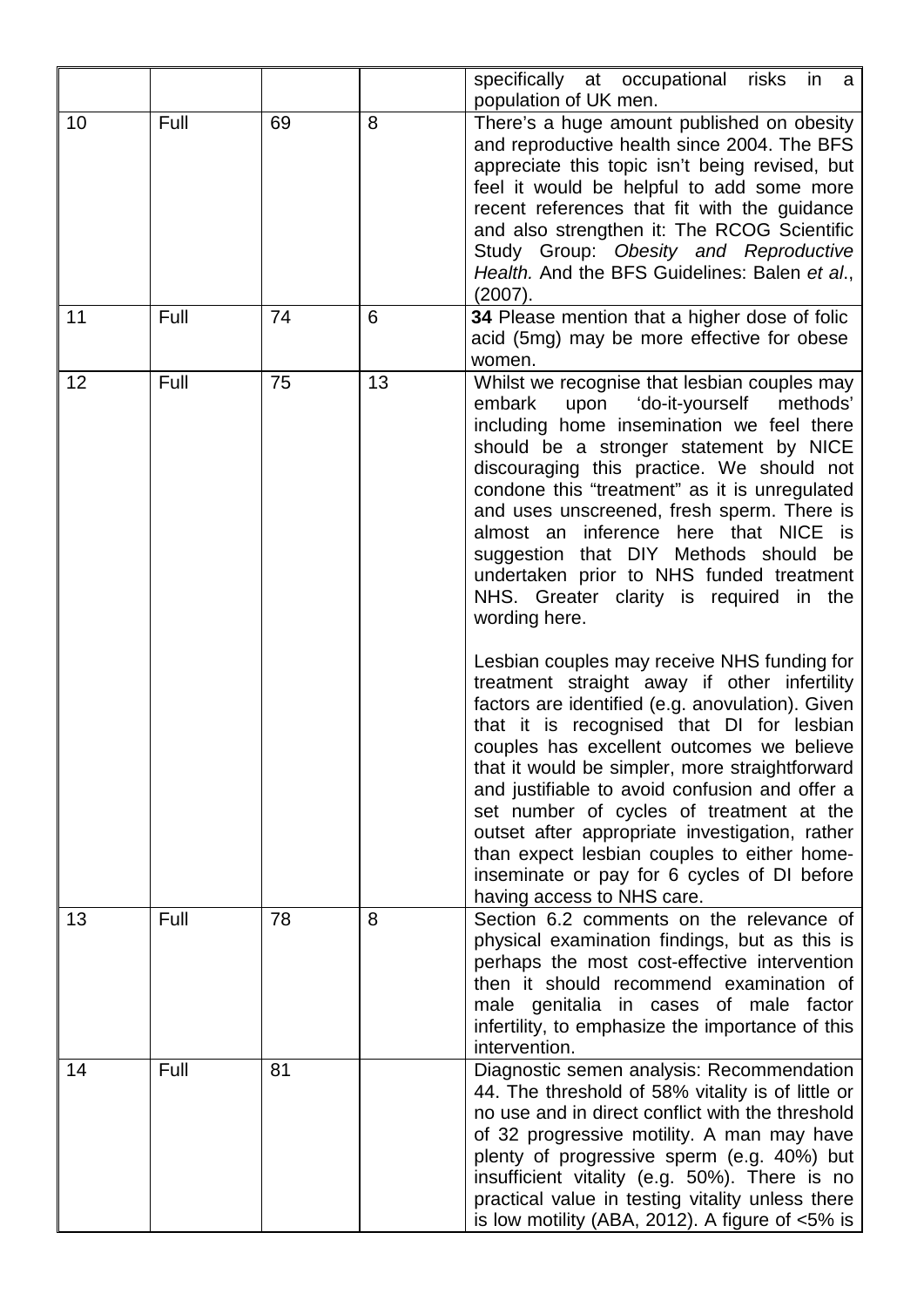|    |      |     |   | suggested.                                                                                                                                                                                                                                                                                                                                                                                                                                                                                                                                                                                                                                            |
|----|------|-----|---|-------------------------------------------------------------------------------------------------------------------------------------------------------------------------------------------------------------------------------------------------------------------------------------------------------------------------------------------------------------------------------------------------------------------------------------------------------------------------------------------------------------------------------------------------------------------------------------------------------------------------------------------------------|
| 15 | Full | 81  |   | There should be emphasis that the WHO<br>reference ranges are only valid if WHO<br>recommended methods for semen analysis<br>are used.                                                                                                                                                                                                                                                                                                                                                                                                                                                                                                                |
|    |      |     |   | It would be appropriate also to have some<br>mention that sperm concentration is a better<br>fertility<br>of<br>than<br>predictor<br>motility<br>or<br>morphology and that there is also debate as<br>to whether concentration or total sperm<br>number is the more appropriate parameter.<br>The text also appears to be written from the<br>point of view that spermatogenesis is either<br>normal or abnormal while of course it is<br>shades of grey and indeed recognition of this<br>is the basis for the current WHO guidelines<br>based upon 95% confidence intervals rather<br>than distinct diagnostic categories (Cooper et<br>al., 2010). |
| 16 | Full | 81  |   | There is no mention of best practice in the<br>extraction of sperm from urine. The Liverpool<br>solution is the only properly documented and<br>(partially) validated method for retrieving<br>sperm after the adjustment of urine pH and<br>osmolarity (Aust et al., 2008).                                                                                                                                                                                                                                                                                                                                                                          |
| 17 | Full | 100 |   | Recommendation<br>56.<br>The<br>timing<br>Οf<br>gonadotrophin<br>assessment<br>should<br>be<br>commented on as measurement outside the<br>early follicular phase will at times detect<br>spontaneous ovulation and these results are<br>frequently misinterpreted.                                                                                                                                                                                                                                                                                                                                                                                    |
| 18 | Full | 101 | 1 | Whilst the following may not have been<br>included in the review it is wrong not to have<br>done so if there is evidence to support a<br>change in practice. This is one of the great<br>limitations of a selective review of a rapidly<br>changing field.                                                                                                                                                                                                                                                                                                                                                                                            |
|    |      |     |   | The prevalence of disorders of thyroid<br>dysfunction in women of reproductive years is<br>approximately 5%, which is high enough to<br>warrant a simple assessment of thyroid<br>function - especially if one considers the<br>potential implications for the developing fetus.<br>(Stratford et al., 2000).                                                                                                                                                                                                                                                                                                                                         |
|    |      |     |   | The use of Chlamydia screening – indication /<br>methods / male and female / should be<br>mentioned. This informs the method of tubal<br>patency assessment. It is mentioned briefly<br>below but needs expansion. The<br><b>BFS</b><br>recently published guidance on this topic see<br>Akande et al., (2010).                                                                                                                                                                                                                                                                                                                                       |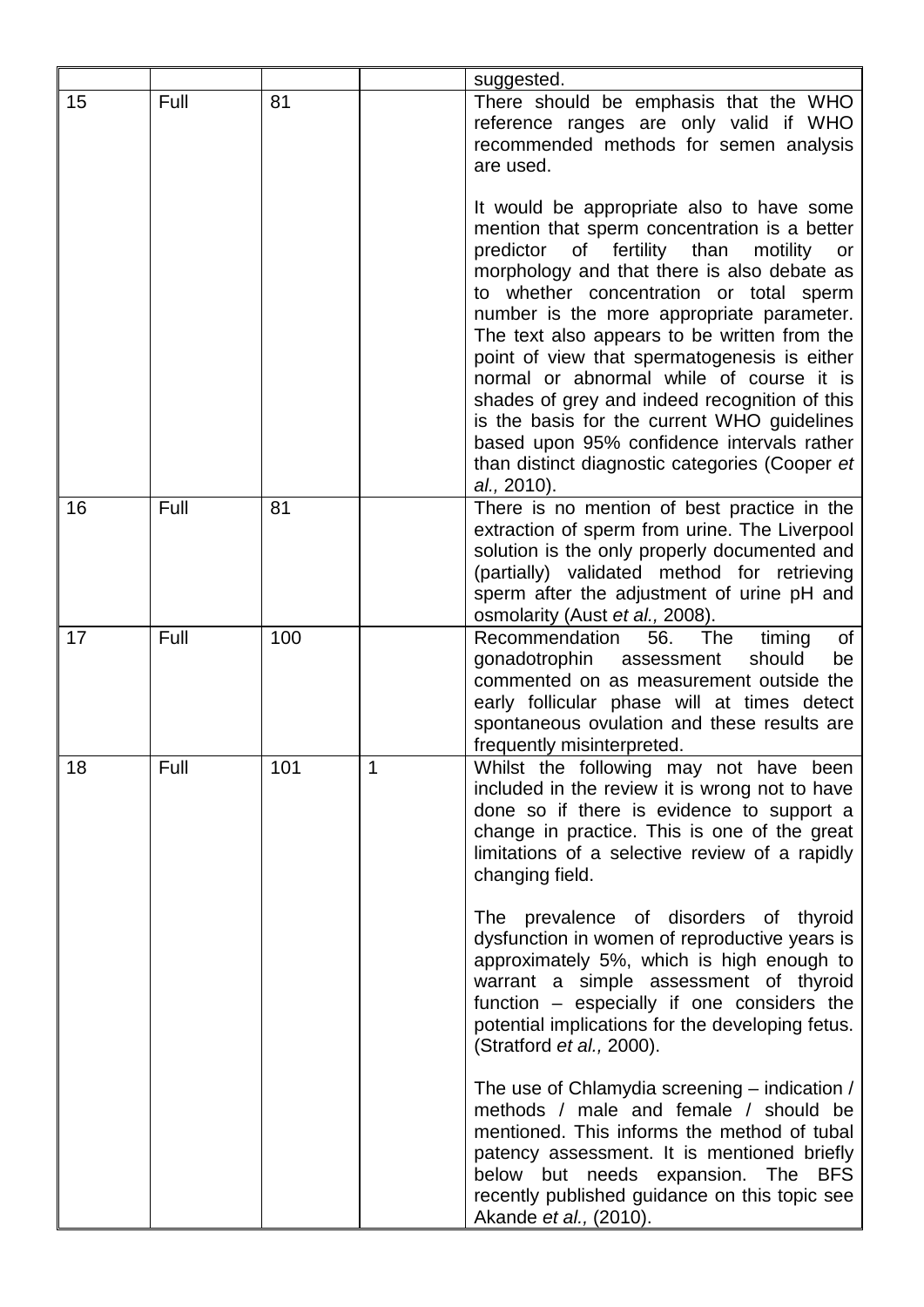| 19 | Full | 105 | 5  | The guidelines only recommend the<br>63<br>viruses to be screened. The HFEA have<br>recently stated that patients should<br>be<br>screened for HBV by serological testing for<br>HBsAg and anti-HBc. If this does not occur it<br>will be a breech of compliance. Therefore this<br>should be included and a reference to<br>standards which should be followed included<br>as a minimum.                                                                                                                                                                                                                                                                                                                                                                                                                                                                                                                          |
|----|------|-----|----|--------------------------------------------------------------------------------------------------------------------------------------------------------------------------------------------------------------------------------------------------------------------------------------------------------------------------------------------------------------------------------------------------------------------------------------------------------------------------------------------------------------------------------------------------------------------------------------------------------------------------------------------------------------------------------------------------------------------------------------------------------------------------------------------------------------------------------------------------------------------------------------------------------------------|
| 20 | Full | 121 | 4  | 66 and 67 Advising on unprotected sex<br>where the male partner is positive may cause<br>anxiety and be met with reluctance. The<br>document states the evidence was low in<br>quality which may not be robust enough to<br>base a guideline on. On some samples where<br>a positive result was still found after washing<br>the couple were given the choice whether to<br>proceed. Patient choice is not possible if<br>intercourse is the only line of treatment. It<br>stated that it could be considered if the<br>patient is anxious but their chance of<br>conception may not be lower with IUI than<br>natural conception. We believe that poorly<br>studies<br>influenced<br>the<br>designed<br>have<br>conclusion that sperm washing produces a<br>poorer pregnancy rate compared with natural<br>intercourse and that a well designed RCT<br>would need to be carried out to<br>help<br>determine this. |
| 21 | Full | 123 | 14 | Reference should be made to Akande et al.,<br>(2010). Also, no reference is made to<br>Chlamydia screening in the male, yet we<br>know that men who have the infection have<br>reduced semen quality (Al-Mously et al.,<br>2009) and that sperm function can<br>be<br>compromised (Eley et al., 2005). Strategies<br>for screening males in a fertility context have<br>been proposed (Eley and Pacey, 2011).                                                                                                                                                                                                                                                                                                                                                                                                                                                                                                      |
| 22 | Full | 125 | 1  | Surely donor insemination is the only option<br>for such couples.                                                                                                                                                                                                                                                                                                                                                                                                                                                                                                                                                                                                                                                                                                                                                                                                                                                  |
| 23 | Full | 128 | 24 | Can the Cochrane review by Showell et al.,<br>(2011) be better incorporated into the section<br>on antioxidants as it would seem to be more<br>robust than the current literature cited and is<br>lost as a footnote.                                                                                                                                                                                                                                                                                                                                                                                                                                                                                                                                                                                                                                                                                              |
| 24 | Full | 130 | 18 | With<br>regard to<br>surgical<br>treatment<br>of<br>varicoceles. more recent evidence should<br>have been discussed including an RCT<br>(Abdel-Mequid et al., 2011) and a meta-<br>analysis (Baazeem et al., 2011). The impact<br>of treatment on sperm quality should be<br>discussed specifically, even if the conclusions<br>remain<br>unchanged.<br>The<br>European<br>Association<br>of Urologists<br>has<br>recently                                                                                                                                                                                                                                                                                                                                                                                                                                                                                         |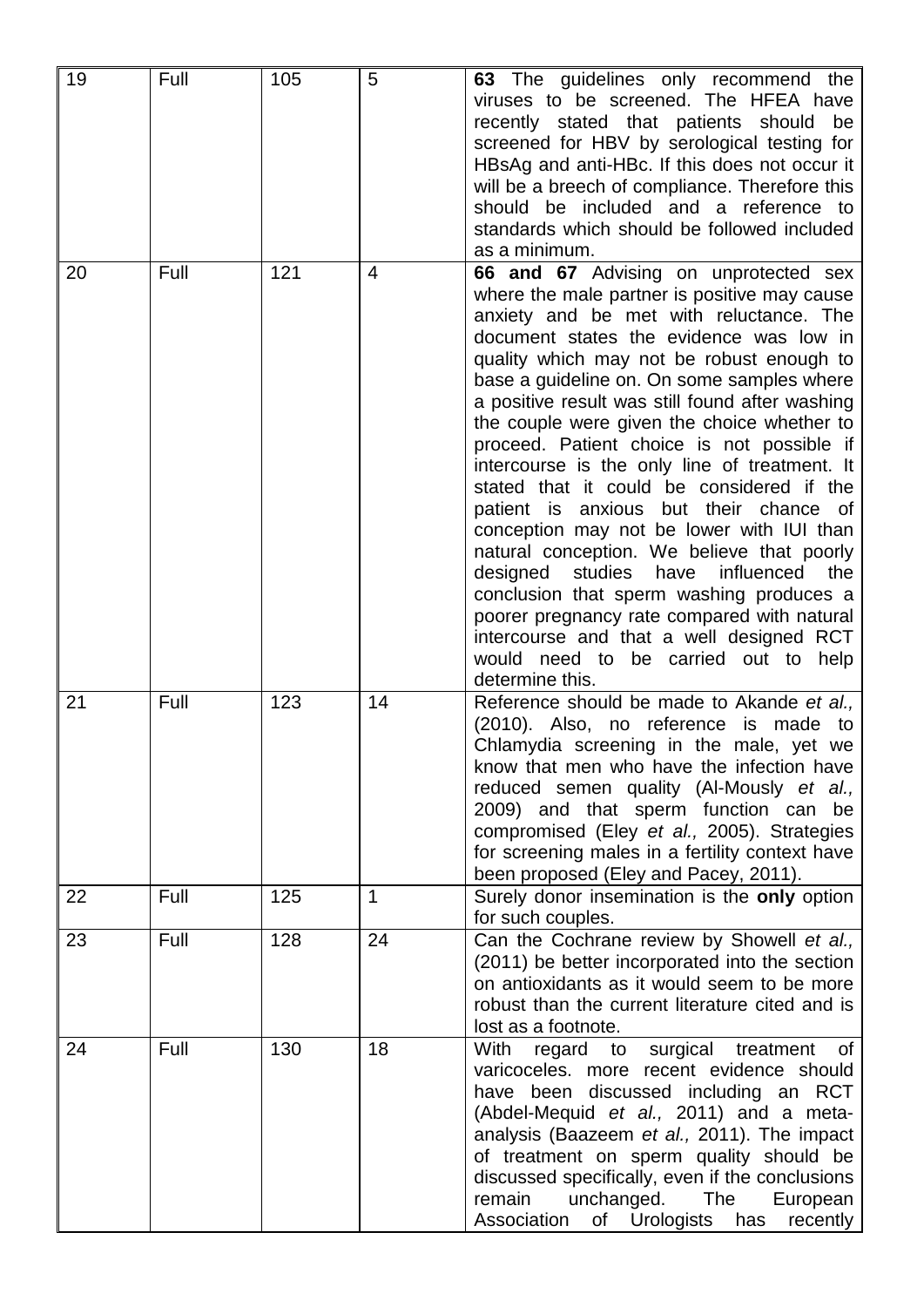|    |      |     |     | published updated guidelines<br>Male<br>on<br>Infertility (Jungwirth et al., 2012),<br>which<br>discusses these topics in detail. They discuss<br>MicroTESE, which is not mentioned in the<br>NICE guidelines and the guidelines have a<br>good overview of male genetics. They<br>recommend varicocoele treatment in the<br>context of infertility in certain instances, which<br>is a view contrary to NICE. They also state<br>the importance of including the need for male<br>patients with subfertility to be examined.                                                                          |
|----|------|-----|-----|--------------------------------------------------------------------------------------------------------------------------------------------------------------------------------------------------------------------------------------------------------------------------------------------------------------------------------------------------------------------------------------------------------------------------------------------------------------------------------------------------------------------------------------------------------------------------------------------------------|
| 25 | Full | 132 | 11  | The comment on anxiolytics is not backed up<br>by evidence and is not cited in the referenced<br>article. If the point is to consider the minority<br>of men who have a psychological cause for<br>their ED, then other psychological treatments<br>(i.e. sexual counselling) should be mentioned.<br>Anxiolytic drugs can cause erectile<br>and<br>ejaculatory dysfunction<br>and<br>not<br>are<br>considered a treatment for straightforward<br>erectile dysfunction. It might be better just to<br>remove the entire reference to anxiolytics.                                                      |
| 26 | Full | 133 | 28, | Kallmann is miss spelt should have 2 n's.                                                                                                                                                                                                                                                                                                                                                                                                                                                                                                                                                              |
| 27 | Full | 134 | 16  | There is frequent recommendation of the use<br>of pulsatile GnRH. The guideline group will<br>know that this is unlicensed, and appropriate<br>expertise is rare. Furthermore the current<br>formulation of GnRH used for this therapy<br>makes it extremely expensive. While it is<br>clear that this is an extremely effective<br>therapy in women (and also in men as<br>mentioned in the relevant section), in the right<br>hands, it would appear appropriate to mention<br>these caveats rather than the straightforward<br>the<br>board<br>recommendation<br>across<br>as<br>presently phrased. |
| 28 | Full | 135 | 22  | This section seems to be omitting a clear<br>statement on the efficacy and safety of<br>clomiphene alone as first line therapy in<br>anovulatory women.                                                                                                                                                                                                                                                                                                                                                                                                                                                |
| 29 | Full | 169 | 1   | It would be helpful to give specific guidance<br>on the number of allowable follicles in<br>Ovulation Induction. For example BFS and<br>ESHRE suggest "no more than a total of 2<br>follicles greater than 14mm in diameter, with<br>at least one of 17mm" (The Thessaloniki<br><b>ESHRE/ASRM-Sponsored PCOS Consensus</b><br>Workshop Group 2008). In order to reduce<br>multiple pregnancy rates.                                                                                                                                                                                                    |
| 30 | Full | 170 | 26  | <b>BFS</b><br>suggests that<br>additional<br>The<br>an<br>comment should be added to this paragraph<br>to indicate that women who have a body<br>mass index of more than 29, and who are not                                                                                                                                                                                                                                                                                                                                                                                                           |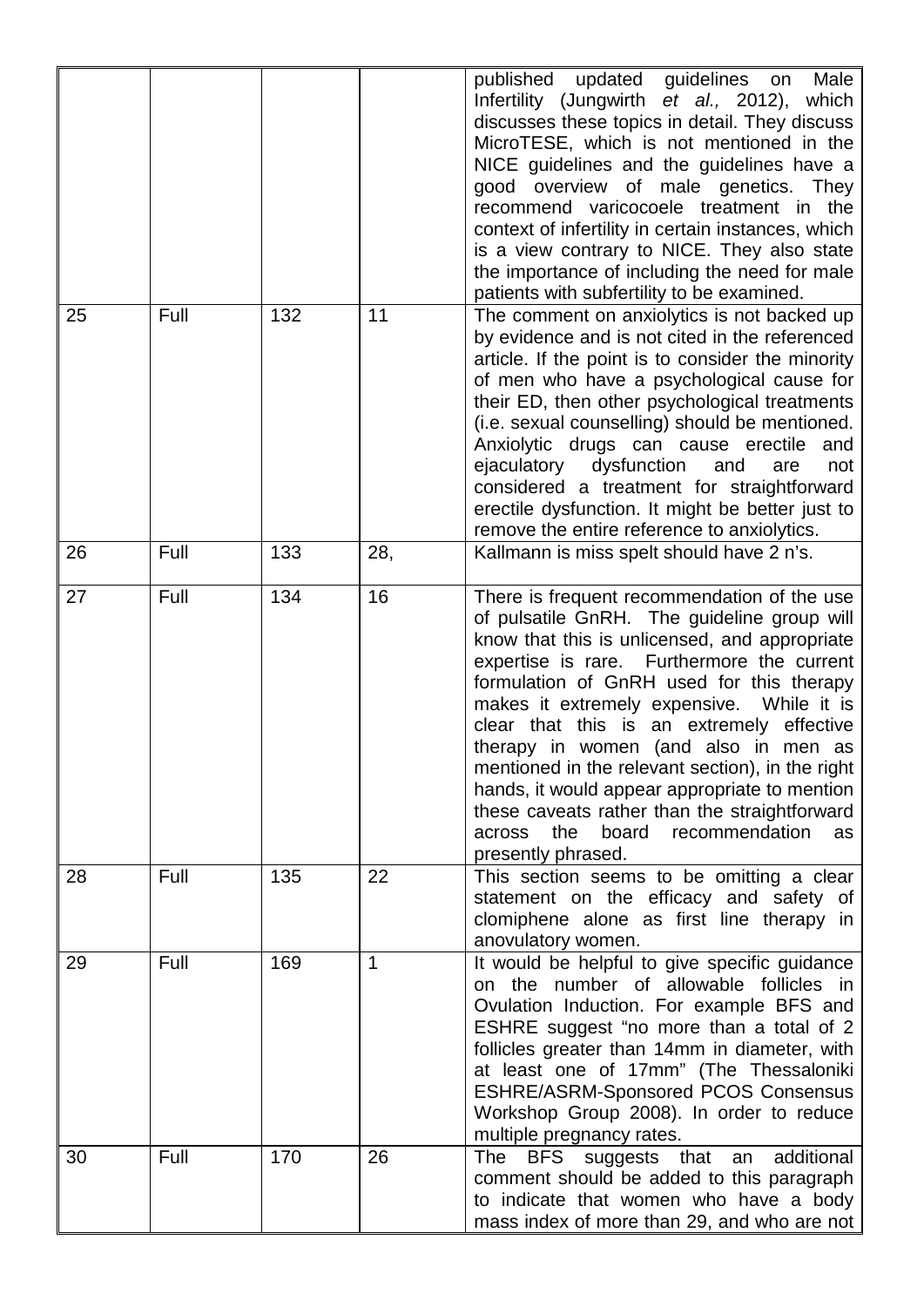|    |      |     |    | ovulating, should be informed that losing<br>weight is likely to increase their chance of<br>conception and this should be considered<br>as part of their fertility treatment and not<br>as a "barrier' to treatment. This is in line<br>Thessaloniki ESHRE/ASRM-<br>with<br>The<br>Sponsored PCOS Consensus Workshop<br>Group (2008).                                                                                                                                                                                                           |
|----|------|-----|----|--------------------------------------------------------------------------------------------------------------------------------------------------------------------------------------------------------------------------------------------------------------------------------------------------------------------------------------------------------------------------------------------------------------------------------------------------------------------------------------------------------------------------------------------------|
| 31 | Full | 170 | 14 | 94 It is wrong to present metformin as a first<br>line therapy for anovulatory PCOS. This flies<br>in the face of all international consensus<br>groups (ESHRE, ASRM, RCOG, BFS, WHO).<br>Metformin only has a first line role for those<br>with IGT or Type 2 DM. Can NICE really<br>explain how metformin induces ovulation or<br>justify its use as first line therapy?                                                                                                                                                                       |
|    |      |     |    | Metformin is not appropriate as first line<br>therapy for anovulatory PCOS and should be<br>used only in those with CC resistance<br>(combined with CC) or those with IGT/Type<br>2DM (this was agreed in ESHRE/ASRM<br>Consensus (The RotterdamESHRE/ASRM-<br>sponsored PCOS<br>consensus workshop<br>2004;<br><b>The</b><br>Thessaloniki<br>group,<br><b>ESHRE/ASRM-Sponsored PCOS Consensus</b><br>Workshop Group, 2008), the 2010 RCOG<br>Scientific Group on PCOS (Balen et al., 2010)<br>and the Cochrane Database (Tang et al.,<br>2012). |
| 32 |      | 170 | 25 | 96 No evidence is presented for limiting<br>clomiphene treatment to 6 months, This<br>seems to derive entirely from the duration of<br>the licence of this therapy. This also seems<br>at odds with the lengthy discussion and<br>justification of 12 cycles of donor insemination<br>for women who require that therapy. There is<br>also no mention of the management of<br>women who are not clomiphene resistant but<br>who do not conceive on clomiphene therapy<br>despite have regular ovulation.                                         |
| 33 | Full | 171 | 12 | "dopamine<br>agonists<br>99<br>such<br>as<br>bromocriptine or cabergoline" The addition<br>of cabergoline is based on the text that<br>the<br>later<br>document,<br>appears<br>in<br>giving<br>numbers indicating that cabergoline may be<br>even more effective than bromocriptine.<br>In the full discussion of this it would be<br>appropriate to mention current guidelines on<br>echocardiography to assess mitral valve<br>fibrosis in patients taking bromocriptine.<br>The manufacturer's view is that cabergoline                       |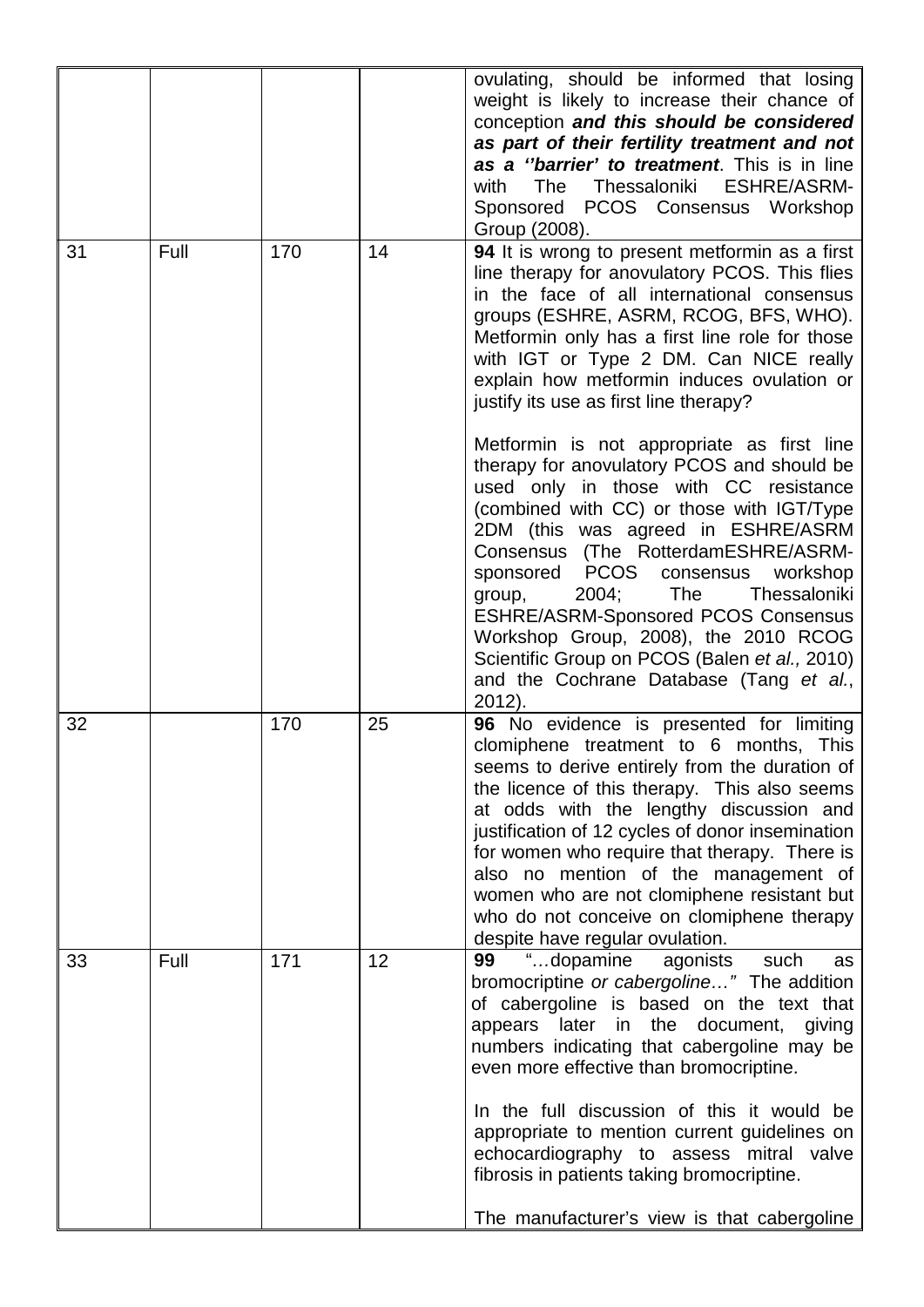|    |      |     |          | should be stopped a month before conception<br>and therefore it cannot be used in women<br>attempting to conceive. This seems to be<br>accepted without question despite the finding<br>that it is associated with improved pregnancy<br>rates as well as a rather better side effect<br>profile. This seems to be without any analysis<br>of whether cabergoline does indeed carry a<br>risk of teratogenicity and the guideline group<br>will be aware that it has been widely used for<br>many years in women at the time of<br>conception without apparent clinical risk.                                                                                                                                                                                                                                                                                                                                                                                                                                                                                                                                                                  |
|----|------|-----|----------|------------------------------------------------------------------------------------------------------------------------------------------------------------------------------------------------------------------------------------------------------------------------------------------------------------------------------------------------------------------------------------------------------------------------------------------------------------------------------------------------------------------------------------------------------------------------------------------------------------------------------------------------------------------------------------------------------------------------------------------------------------------------------------------------------------------------------------------------------------------------------------------------------------------------------------------------------------------------------------------------------------------------------------------------------------------------------------------------------------------------------------------------|
| 34 | Full | 189 | 12       | 110 This may be controversial in many<br>centres that offer IUI as a first line less<br>treatment. The NHS<br>invasive<br>currently<br>supports the use of IUI for the groups which<br>are now being recommended to move<br>directly to IVF. Some BFS members are<br>concerned on the evidence being based on<br>low quality trials and whilst the guidelines<br>specify use of clomifene citrate, letrozole or<br>anastrozole there are no studies comparing<br>the use of gonadotrophins. The studies are<br>also several years old and better well<br>designed stimulation regimens for IUI using<br>gonadotrophins now exist.                                                                                                                                                                                                                                                                                                                                                                                                                                                                                                              |
| 35 | Full | 189 | $9 - 22$ | It is clear that fertility declines with age and<br>the graphical representations clearly show<br>this, yet the statements in the document<br>seem to bracket all women up to the age of<br>40 within the same spectrum of potential<br>of<br>success, which<br>find<br>chance<br>we<br>misleading. The BFS believes that the age<br>groups should be separated and that women<br>in their late 30's warrant earlier investigation<br>and treatment.<br>The age limit for offering 2 years of expectant<br>management could be stated more clearly. Is<br>it really as high as 40 years? On page 189<br>(lines 21-22 in particular), the document<br>refers to good figures, 80% and 90%<br>chances of conception after 1 and 2 years<br>expectant management, respectively and<br>merges all age groups together as one<br>group. However, many women over the age<br>of 37 would benefit from a more proactive<br>approach to their management and delaying<br>a further year is likely to reduce the chance<br>for many to have a live birth. The decline in<br>fertility is a continuum and not quite as<br>simply stated in the document. |
| 36 | Full | 192 | L15      | The evidence which compares stimulated IUI<br>with<br>expectant<br>management<br>(EM)<br>is.                                                                                                                                                                                                                                                                                                                                                                                                                                                                                                                                                                                                                                                                                                                                                                                                                                                                                                                                                                                                                                                   |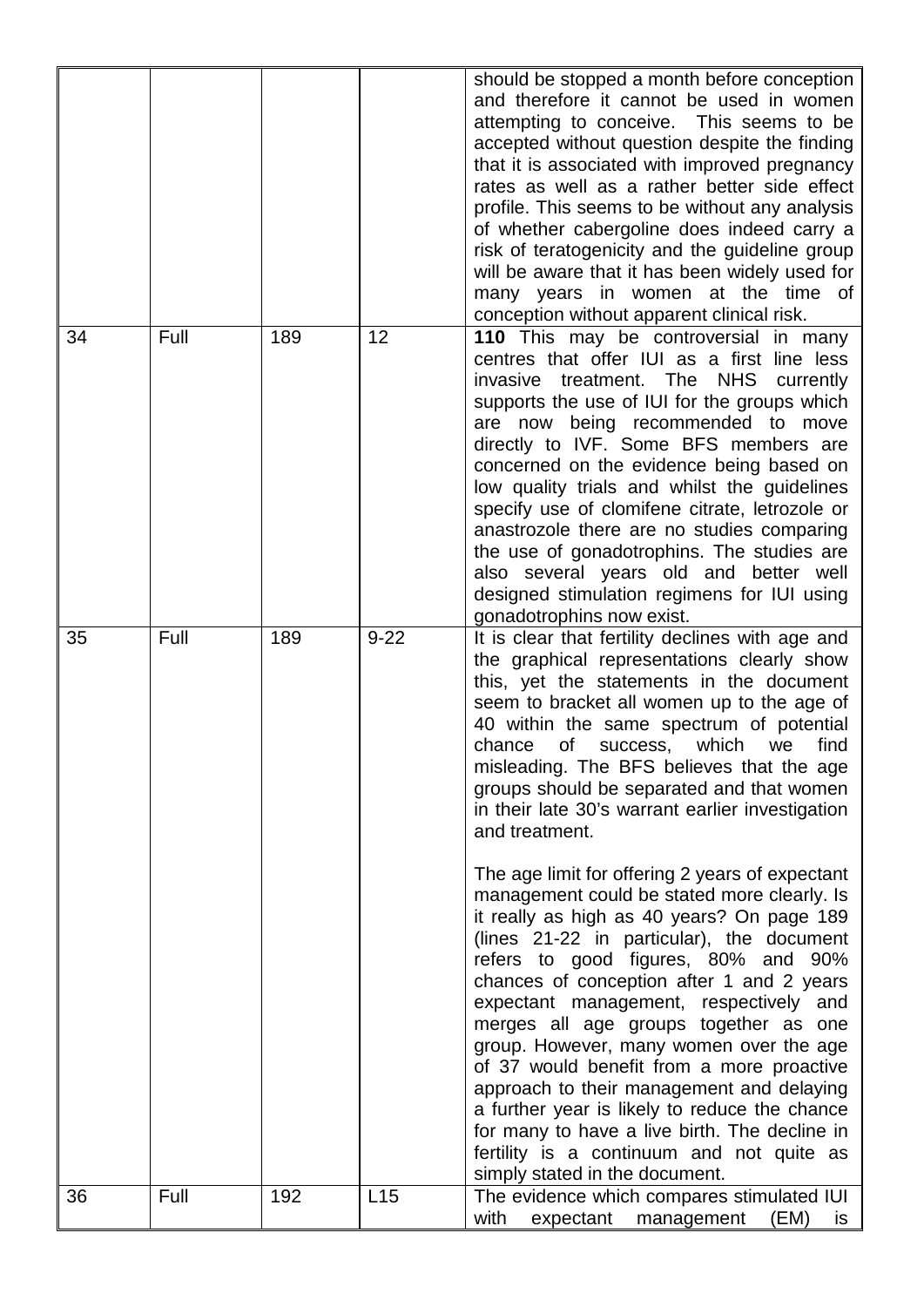|  |     |   | extremely thin and does not truly represent<br>IUI in its best light. Indeed the guidance<br>reads:                                                                                                                                                                                                                                                                                                                                                                                                                                                                                                                                                                                                                                                                                                                                                                                                                                                                                                                                                                                                                                                                                                       |
|--|-----|---|-----------------------------------------------------------------------------------------------------------------------------------------------------------------------------------------------------------------------------------------------------------------------------------------------------------------------------------------------------------------------------------------------------------------------------------------------------------------------------------------------------------------------------------------------------------------------------------------------------------------------------------------------------------------------------------------------------------------------------------------------------------------------------------------------------------------------------------------------------------------------------------------------------------------------------------------------------------------------------------------------------------------------------------------------------------------------------------------------------------------------------------------------------------------------------------------------------------|
|  | 199 | 6 | "IUI<br>with ovarian<br>stimulation<br>versus<br>expectant management (evidence profile<br>12.2)                                                                                                                                                                                                                                                                                                                                                                                                                                                                                                                                                                                                                                                                                                                                                                                                                                                                                                                                                                                                                                                                                                          |
|  |     |   | The evidence quality was very low due to<br>limitations in the study design and wide<br>confidence intervals. P199 L6"                                                                                                                                                                                                                                                                                                                                                                                                                                                                                                                                                                                                                                                                                                                                                                                                                                                                                                                                                                                                                                                                                    |
|  |     |   | The guidelines recommend that IUI<br>(w<br>ovulation induction) should no longer be used<br>first treatment for UNEXPLAINED INFERTILIT<br>in favour of expectant management (EM). Th<br>major flaw in this assessment is that:                                                                                                                                                                                                                                                                                                                                                                                                                                                                                                                                                                                                                                                                                                                                                                                                                                                                                                                                                                            |
|  |     |   | 1. Only 2 papers were used to arrive at these<br>conclusions - indeed the guidance<br>suggests that quality evidence is either<br>low or very low;<br>2. One paper Tummon et al., 1997 actually<br>suggests that IUI is effective with an LBR<br>of 11% in endometriosis patients;<br>3. The main paper used was: Steures et al.,<br>2006 which showed EM to be as effective<br>as IUI in 253 couples. However:<br>a. The IUI pregnancy rate was pitiful<br>at only 6.5% with an incredible<br>miscarriage rate of 33% and an<br>ongoing PR 4%. In contrast, BFS<br>members have reported they have<br>pregnancy rates of (approx.) 16%<br>PR and 14% LBR. This suggests<br>that this isolated paper 'selected'<br>was operating a 'less than' effective<br>service and should not be used for<br>comparative purposes;<br>b. Within the Steures paper<br>the<br>patients with multifollicular growth<br>the PR is only 5%, whereas BFS<br>members reported that they have<br>achieving a LBR of 23%;<br>c. Some patients were shown to have<br>tubal infertility;<br>d. Basically the study is weak with a<br>poor quality treatment service and<br>should not be cited to influence<br>national policy. |
|  |     |   | Goverde<br>al., 2000<br>in<br>the<br>Lancet<br>et<br>demonstrated using an RCT that IUI was<br>more cost-effective than IVF in the treatment                                                                                                                                                                                                                                                                                                                                                                                                                                                                                                                                                                                                                                                                                                                                                                                                                                                                                                                                                                                                                                                              |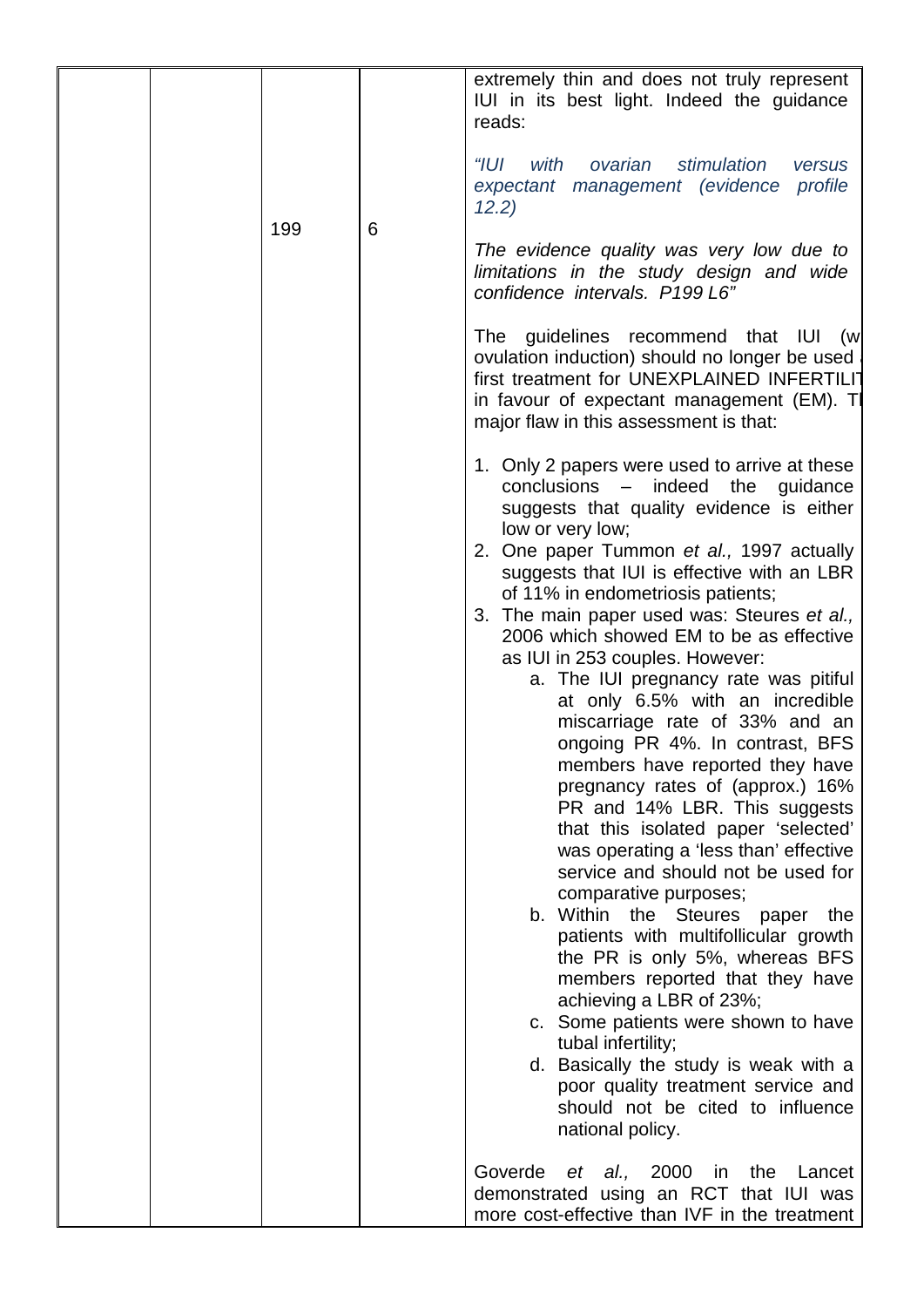|    |      |     |                | of unexplained infertility.                                                                                                                                                                                                                                                                                                                                                                                                                                                                                                                                                                                                                                                                                                                                                                                                                                                                                                                                                                                                                                                                                                                                                                                                                                                                                                                                                                              |
|----|------|-----|----------------|----------------------------------------------------------------------------------------------------------------------------------------------------------------------------------------------------------------------------------------------------------------------------------------------------------------------------------------------------------------------------------------------------------------------------------------------------------------------------------------------------------------------------------------------------------------------------------------------------------------------------------------------------------------------------------------------------------------------------------------------------------------------------------------------------------------------------------------------------------------------------------------------------------------------------------------------------------------------------------------------------------------------------------------------------------------------------------------------------------------------------------------------------------------------------------------------------------------------------------------------------------------------------------------------------------------------------------------------------------------------------------------------------------|
|    |      |     |                | There is no economic evaluation or accurate<br>costing for IUI with stimulation within the<br>papers cited, which appear to have been<br>carefully selected to portray IUI as ineffective.<br>There is no similar comparison to show the<br>effectiveness of IVF treatment vs EM for<br>unexplained infertility.                                                                                                                                                                                                                                                                                                                                                                                                                                                                                                                                                                                                                                                                                                                                                                                                                                                                                                                                                                                                                                                                                         |
| 37 | Full | 204 | $\overline{4}$ | 115 Whilst it is clear when not to use IUI and<br>clear when un-stimulated IUI should used it<br>is not clear when stimulated IUI could be<br>used. Studies are classified as low quality<br>and are contradictory, some studies showed<br>a statistical difference with gonadotrophin<br>stimulation but this is not represented in the<br>recommendations.                                                                                                                                                                                                                                                                                                                                                                                                                                                                                                                                                                                                                                                                                                                                                                                                                                                                                                                                                                                                                                             |
| 38 | Full | 284 | $\overline{2}$ | In the review by Coomarasamy et al., (2008)<br>and in the updated Cochrane review by Van<br>Wely et al., (2011) there was a statistically<br>significant but 'small'<br>increase<br>in<br>live<br>birth/ongoing pregnancy in favour of hMG.<br>Although a small effect size (3% in the<br>updated review), there is good evidence that<br>patients regard this as an important difference<br>preference work<br>(the<br>patient<br>was<br>an<br>international study, with a focus on America<br>and Australia, and showed that patients<br>regard a 3% difference in live birth as<br>important, and would rank this as a key factor<br>when deciding on clinics).<br>In the NICE review it appears that the figures<br>have been rounded off, giving a non-<br>significant result.<br>However, the true figures show significantly<br>less live births occurred with rFSH when<br>compared with hMG/HP-hMG (OR<br>0.84;<br>[95% CI: 0.72-0.99]; $p=0.04$ ; 11<br>trials;<br>$n = 3197$<br>http://dx.doi.org/10.1002/14651858.CD00535<br>4.pub <sub>2</sub><br>What is also important about this evidence is<br>its consistency across the study. There was<br>virtually no evidence of heterogeneity (p-<br>0.96, highly non-significant<br>value<br>for<br>heterogeneity; and I-squared statistics of 0%,<br>indicating the absence of heterogeneity).<br>It is therefore not surprising that Cochrane |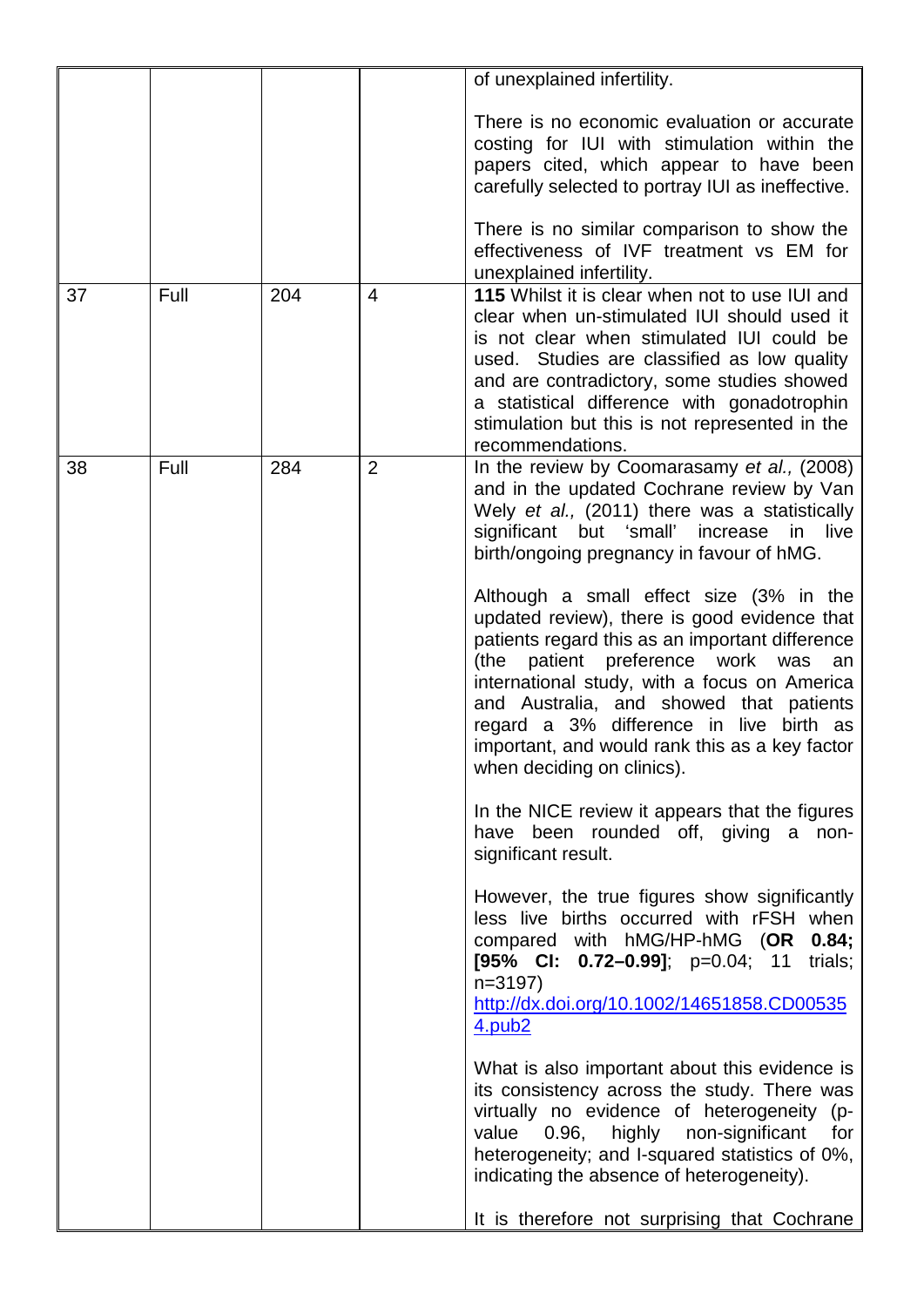|                                                |                                                                        |                                                                       |      | GRADE-ed this evidence as ++++, but NICE<br>has given it a very low grade.         |
|------------------------------------------------|------------------------------------------------------------------------|-----------------------------------------------------------------------|------|------------------------------------------------------------------------------------|
|                                                |                                                                        |                                                                       |      | Furthermore, three randomised trials have                                          |
|                                                |                                                                        |                                                                       |      | been published since the Cochrane Review,                                          |
|                                                |                                                                        |                                                                       |      | which all confirm the increase in livebirth with                                   |
|                                                |                                                                        |                                                                       |      | hp-HMG.                                                                            |
|                                                |                                                                        |                                                                       |      |                                                                                    |
|                                                |                                                                        |                                                                       |      | The forest plot of the updated meta-analysis                                       |
|                                                |                                                                        |                                                                       |      | is given below:                                                                    |
|                                                | urinary hMG<br><b>rFSH</b>                                             | <b>Odds Ratio</b>                                                     |      | <b>Odds Ratio</b>                                                                  |
| <b>Study or Subgroup</b><br>Andersen 2006      | <b>Events</b><br><b>Total Events Total Weight</b><br>363<br>96<br>82   | M-H, Fixed, 95% CI<br>368<br>17.1%<br>1.25 [0.89, 1.76]               |      | M-H, Fixed, 95% CI                                                                 |
| Balasch 2003                                   | 6<br>8<br>30                                                           | 30<br>1.8%<br>$0.69$ [0.21, 2.30]                                     |      |                                                                                    |
| Bosch 2008<br>Devroey 2012                     | 48<br>140<br>44<br>100<br>107<br>365                                   | 140<br>8.3%<br>1.14 [0.69, 1.88]<br>362<br>20.3%<br>1.09 [0.79, 1.50] |      |                                                                                    |
| EISG 2002                                      | 80<br>395<br>67                                                        | 386<br>15.5%<br>1.21 [0.84, 1.73]                                     |      |                                                                                    |
| Gordon 2001<br>Hompes 2008                     | 9<br>29<br>4<br>312<br>71                                              | 19<br>1.0%<br>1.69 [0.44, 6.54]<br>15.4%<br>1.08 [0.74, 1.56]<br>317  |      |                                                                                    |
| Jansen 1998                                    | 74<br>5<br>35<br>12                                                    | 54<br>2.3%<br>$0.58$ [0.19, 1.83]                                     |      |                                                                                    |
| Kitani 2003                                    | 50<br>11<br>12<br>4                                                    | 50<br>2.4%<br>1.12 [0.44, 2.84]                                       |      |                                                                                    |
| Ng 2001<br>Rashidi 2005                        | 4<br>20<br>30<br>3<br>4                                                | 20<br>0.9%<br>1.00 [0.21, 4.71]<br>30<br>0.7%<br>1.38 [0.28, 6.80]    |      |                                                                                    |
| Westergaard 2001                               | 67<br>189<br>53                                                        | 9.8%<br>190<br>1.42 [0.92, 2.19]                                      |      |                                                                                    |
| Wilke 2009<br>Ye 2012                          | 13<br>37<br>12<br>17<br>63<br>11                                       | 39<br>2.2%<br>1.22 [0.47, 3.18]<br>62<br>2.3%<br>1.71 [0.73, 4.04]    |      |                                                                                    |
| <b>Total (95% CI)</b>                          | 2058                                                                   | 2067 100.0%<br>1.18 [1.02, 1.36]                                      |      |                                                                                    |
| Total events                                   | 542<br>482                                                             |                                                                       |      |                                                                                    |
|                                                | Heterogeneity: Chi <sup>2</sup> = 4.66, df = 13 (P = 0.98); $1^2$ = 0% |                                                                       | 0.01 | 0.1<br>10<br>100                                                                   |
| Test for overall effect: $Z = 2.23$ (P = 0.03) |                                                                        |                                                                       |      | Increases with rFSH Increases with hMG                                             |
|                                                |                                                                        |                                                                       |      |                                                                                    |
|                                                |                                                                        |                                                                       |      |                                                                                    |
| 39                                             | Full                                                                   | 313                                                                   | 14   | <b>BFS</b><br>believe<br>141<br><b>The</b><br>that<br>clinical                     |
|                                                |                                                                        |                                                                       |      | presentation should be taken into account                                          |
|                                                |                                                                        |                                                                       |      | especially now day 5 embryo transfers are                                          |
|                                                |                                                                        |                                                                       |      | being carried out. Clinical assessment, a full                                     |
|                                                |                                                                        |                                                                       |      | blood<br>count<br>electrolyte<br>and<br>and<br>urea                                |
|                                                |                                                                        |                                                                       |      | assessment would confirm the patient's                                             |
|                                                |                                                                        |                                                                       |      | suitability for transfer<br>carried<br>out<br>if                                   |
|                                                |                                                                        |                                                                       |      |                                                                                    |
|                                                |                                                                        |                                                                       |      | periodically after egg collection and the                                          |
|                                                |                                                                        |                                                                       |      | morning of embryo transfer. There is recent                                        |
|                                                |                                                                        |                                                                       |      | evidence that triggering antagonist cycles                                         |
|                                                |                                                                        |                                                                       |      | with agonists (Humaidan et al., 2011) plus                                         |
|                                                |                                                                        |                                                                       |      | low dose hCG or the use of cabergoline                                             |
|                                                |                                                                        |                                                                       |      | reduces risk. The meta analysis 2010                                               |
|                                                |                                                                        |                                                                       |      | (Youseef et al., 2010) concluded that                                              |
|                                                |                                                                        |                                                                       |      | dopamine agonist used as a preventative                                            |
|                                                |                                                                        |                                                                       |      | treatment leads to significantly lower OHSS                                        |
|                                                |                                                                        |                                                                       |      | in high risk patients without compromising                                         |
|                                                |                                                                        |                                                                       |      | pregnancies. This guideline is too rigid.                                          |
|                                                |                                                                        |                                                                       |      |                                                                                    |
|                                                |                                                                        |                                                                       |      |                                                                                    |
|                                                |                                                                        |                                                                       |      | The issue with the use of GnRH agonist                                             |
|                                                |                                                                        |                                                                       |      | trigger in antagonist cycles is more complex                                       |
|                                                |                                                                        |                                                                       |      | as it relates to luteal phase issues and if                                        |
|                                                |                                                                        |                                                                       |      | embryos are cryopreserved (as many would                                           |
|                                                |                                                                        |                                                                       |      | do if there is risk of OHSS) and transferred in                                    |
|                                                |                                                                        |                                                                       |      | subsequent FERC cycle then the<br>a                                                |
| 40                                             | Full                                                                   | 325                                                                   | 1    | pregnancy rates appear to be satisfactory.<br>No comment is made on the quality of |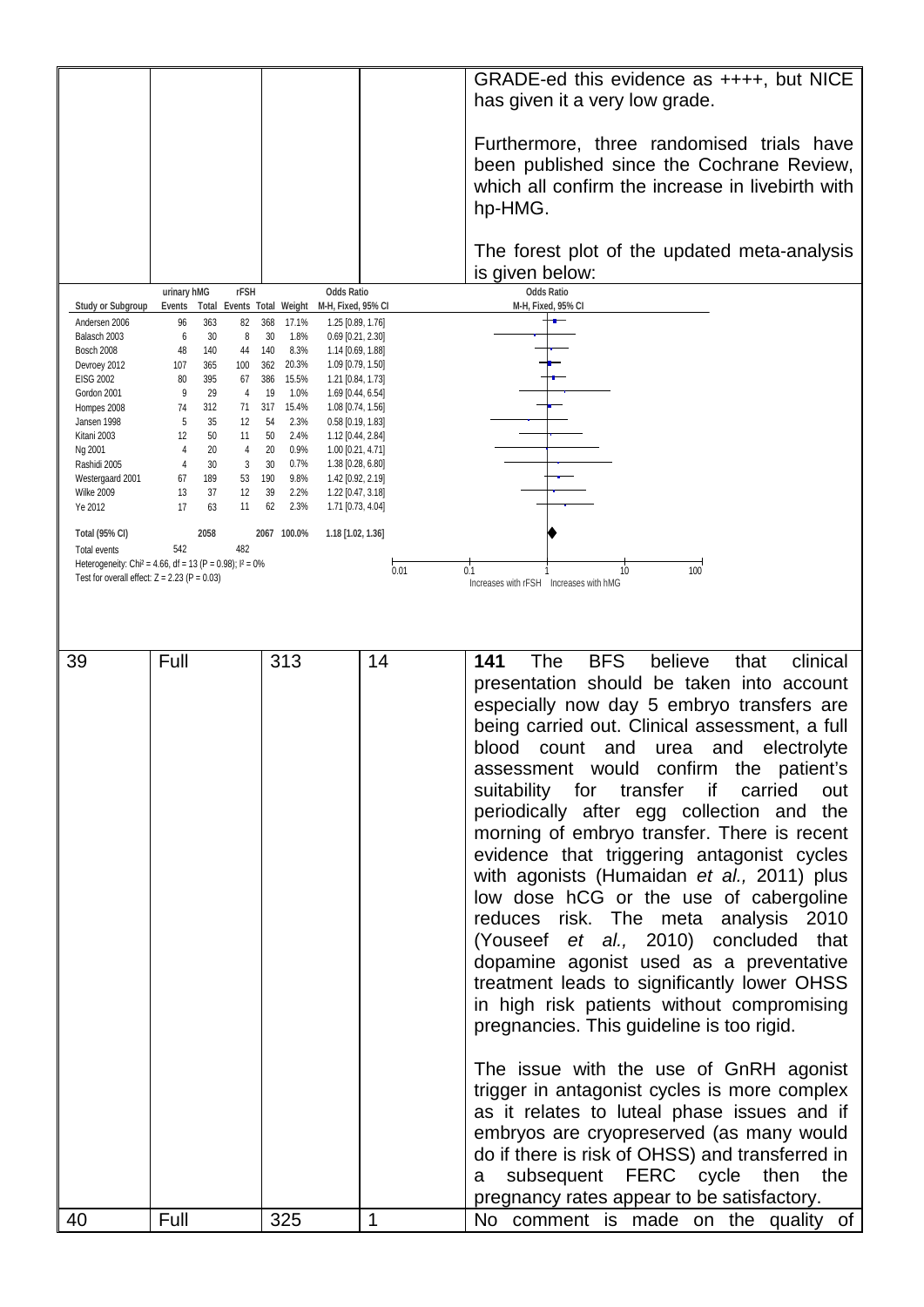|    |      |     |    | retrieved<br>sperm between the<br>various<br>techniques. There is some evidence that the<br>quality and quantity of retrieved sperm is<br>higher in MESA than PESA (The Practice<br>Committee of the ASRM, 2008) and therefore<br>male patients may need fewer interventions<br>with this approach.                                                                                                                                                                                                                                                                                                                                                                                                                                                                                                                                                                                                    |
|----|------|-----|----|--------------------------------------------------------------------------------------------------------------------------------------------------------------------------------------------------------------------------------------------------------------------------------------------------------------------------------------------------------------------------------------------------------------------------------------------------------------------------------------------------------------------------------------------------------------------------------------------------------------------------------------------------------------------------------------------------------------------------------------------------------------------------------------------------------------------------------------------------------------------------------------------------------|
| 41 | Full | 325 | 16 | Failure rates of recovery. The differences in<br>sperm recovery between TESE techniques in<br>non-obstructive azoospermia<br>should<br>be<br>discussed (single site v multi site v<br>microTESE) numerous references including<br>review by Pantke et al., (2008).                                                                                                                                                                                                                                                                                                                                                                                                                                                                                                                                                                                                                                     |
| 42 | Full | 346 | 15 | 159 Whilst the BFS are fully supportive of<br>reducing multiple pregnancy rates this should<br>be in line with the HFEA target which will be<br>10% from Oct 2012. It is inappropriate to<br>state all patients under 37 should have single<br>embryo transfer in their first cycle. This will<br>compromise some patients' chance of<br>success. NICE should follow the professional<br>guidance (Cutting et al., 2008) and allow<br>flexibility as long as the HFEA targets are<br>met.                                                                                                                                                                                                                                                                                                                                                                                                              |
|    |      |     |    | Whilst IVFPredict can be used as guidance<br>to give the chance of success there are still<br>many variables which need to be taken into<br>which<br>make<br>account<br>can<br>the<br>figure<br>inaccurate. In a study, introducing an eSET<br>policy across the board in women under the<br>age of 38, irrespective of embryo quality,<br>resulted in a halving of live birth rates<br>compared to DET (Van Montfoort et al.,<br>2006). Age of the woman, the first cycle of<br>treatment, the number of embryos available<br>for selection, embryo quality, and the stage<br>at which the embryos are transferred are all<br>factors that appear to influence the chance of<br>a multiple pregnancy if more than one<br>embryo is replaced. Of these, embryo quality<br>and age are the most influential (Gerris,<br>2005). The BFS therefore feels it is<br>inappropriate to have a blanket policy. |
| 43 | Full | 347 | 8  | 161 In certain cases women over 40 years<br>it may be appropriate to consider<br>old<br>replacing 3 embryos.                                                                                                                                                                                                                                                                                                                                                                                                                                                                                                                                                                                                                                                                                                                                                                                           |
| 44 | Full | 366 | 31 | The team have completely misinterpreted the<br>referenced<br>article (1020)<br>that<br>states<br>(correctly) that only AZFc carriers have the<br>potential for spermatogenesis. The remainder<br>(AZFa, AZFb and combinations involving<br>these two) have no proven capacity for sperm<br>production and therefore have a fertilization,                                                                                                                                                                                                                                                                                                                                                                                                                                                                                                                                                              |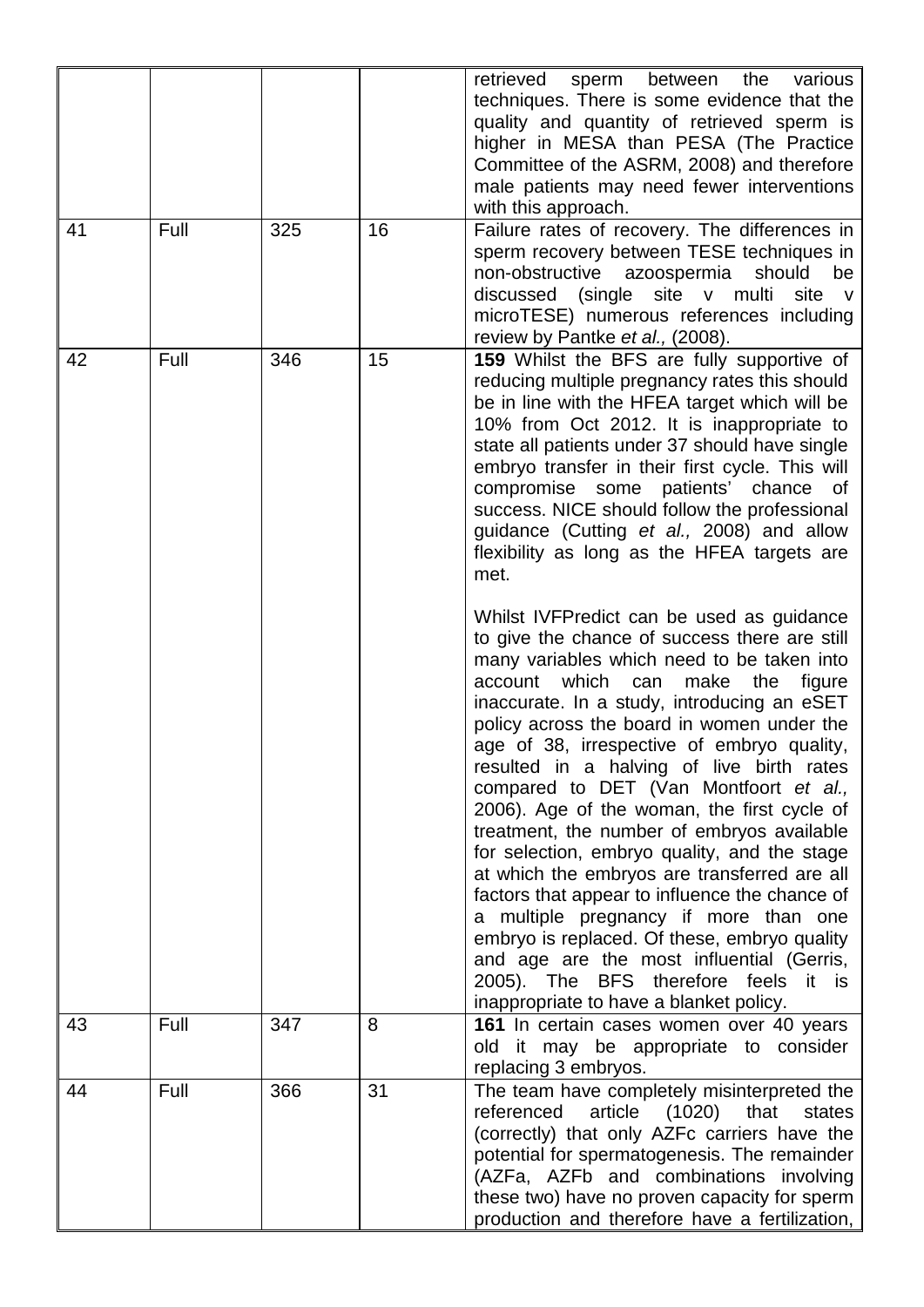|    |      |     |    | implantation and lbr of zero. This conflicts<br>with the comment written in the review, which<br>should be amended. Men with genotypes<br>containing AZFa and b should not be offered<br>surgical sperm-retrieval and this should be<br>the conclusion.                                                                                                                                                                                                                                                                                                                                                                                                                                                         |
|----|------|-----|----|-----------------------------------------------------------------------------------------------------------------------------------------------------------------------------------------------------------------------------------------------------------------------------------------------------------------------------------------------------------------------------------------------------------------------------------------------------------------------------------------------------------------------------------------------------------------------------------------------------------------------------------------------------------------------------------------------------------------|
| 45 | Full | 367 | 20 | 177 The BFS do not agree that couples<br>should be informed that ICSI improves<br>fertilisation rates compared to IVF alone.<br>This would encourage all patients to have<br>ICSI which is clearly inappropriate given the<br>associated risk of birth defects (ref). If this<br>recommendation stays then it should be<br>clear that this is only when ICSI is clinically<br>relevant and ICSI should not be used for<br>men with normal semen parameters unless<br>otherwise<br>clinically indicated<br>i.e.<br>low<br>fertilisation<br>in a previous cycle.<br>This<br>statement will be taken by some to mean that<br>ICSI should be used in all cases of IVF. This<br>is misleading and should be removed. |
| 46 | Full | 369 |    | Donor Insemination: The reference still used<br>today to define the rate of male infertility at<br>25% (Hull et al., 1985) is almost 30 years out<br>of date. The data is based on WHO<br>reference<br>ranges of the time:<br>sperm<br>concentration 20 millions per ml, 50%<br>progression and 50% normal forms which do<br>not compare well with the recently revised<br>reference range of 2010.                                                                                                                                                                                                                                                                                                             |
| 47 | Full | 370 | 11 | 180 This guideline could be misleading in<br>that it could imply the use of ICSI with donor<br>sperm as opposed to partner sperm which<br>we assume is the intent. This is important<br>because it could lead sperm banks to relax<br>their donor recruitment criteria for donor<br>selection and accept men with poor quality<br>sperm as donors. The ABA, ACE, BAS, BFS<br><b>RCOG</b><br>(2008)<br>and<br>donor<br>screening<br>guidelines specifically outline that donor<br>should not be selected on this basis and that<br>ICSI should not be used with donor sperm,<br>except in cases of known donation where it<br>might be unavoidable.                                                              |
| 48 | Full | 391 | 34 | 203 It is very controversial to recommend<br>that vitrification should replace slow rate<br>freezing. There is no robust evidence to state<br>that vitrification results in better outcomes<br>especially as there are very few long term<br>follow up studies of children. Initial studies<br>are promising (Noyes et al., 2009) but the<br>numbers are too small to reach conclusions.<br>The problem with the studies is that although                                                                                                                                                                                                                                                                       |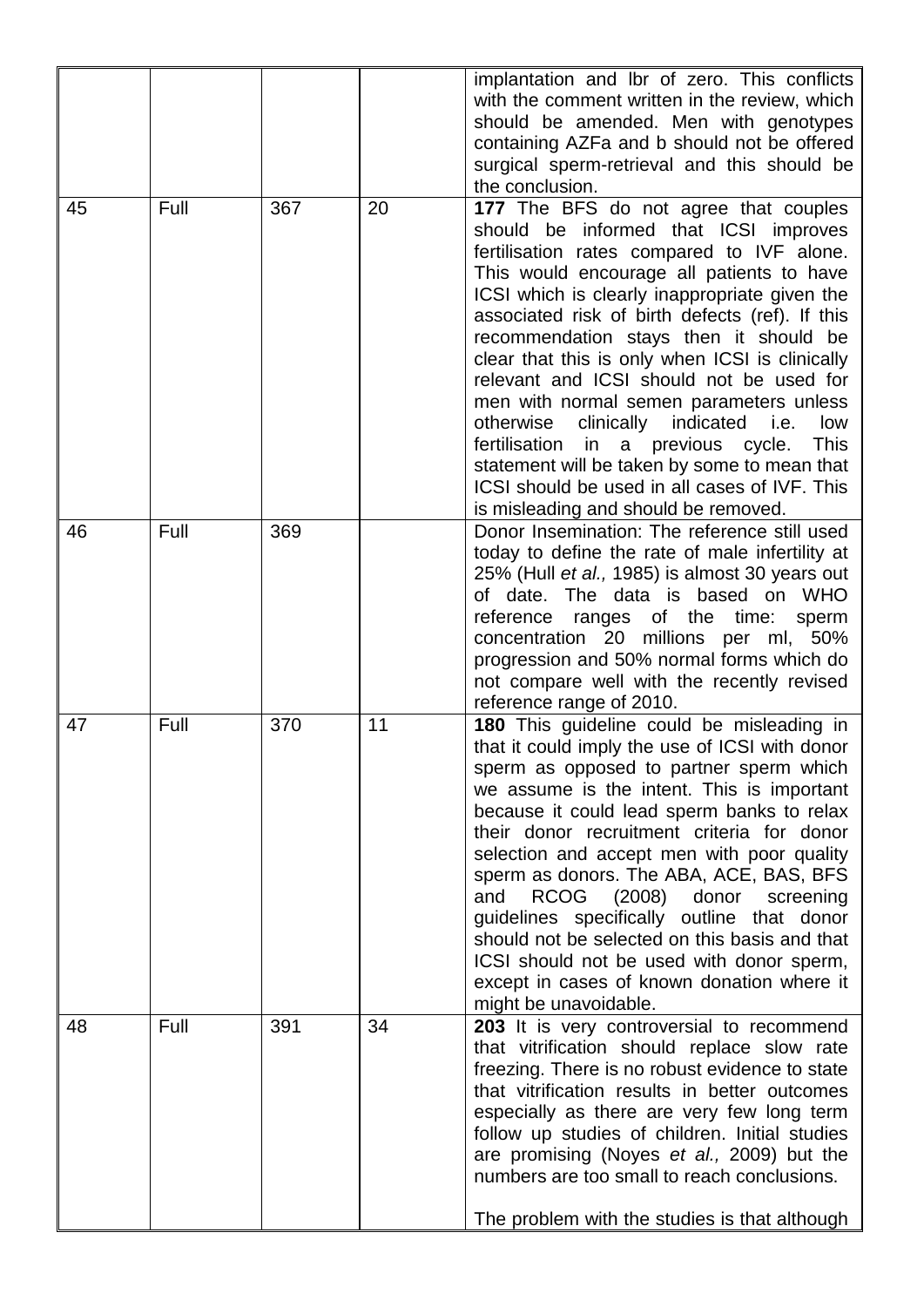|  |  | there is increased survival rates this does not<br>necessarily translate into more clinical<br>pregnancies (Borini et al., 2006) and there is<br>no data yet on the cumulative pregnancy<br>rates with vitrification. Data in oocyte<br>cryopreservation studies which<br>show<br>improved survival, fertilisation and pregnancy<br>rates are often incomplete and do not take<br>into account the number of embryos<br>transferred, the number of oocytes thawed<br>and the degree of embryo selection.<br>Furthermore much of the evidence comes<br>from a few clinic most of which have been<br>involved in the development of vitrification<br>(e.g. Kuwayama et al., 2007; Cobo et al.,<br>2011; Rienzi et al., 2010; Nagy et al., 2009) |
|--|--|-----------------------------------------------------------------------------------------------------------------------------------------------------------------------------------------------------------------------------------------------------------------------------------------------------------------------------------------------------------------------------------------------------------------------------------------------------------------------------------------------------------------------------------------------------------------------------------------------------------------------------------------------------------------------------------------------------------------------------------------------|
|  |  | The meta analysis (Kolibianakis, 2009)<br>collated all evidence available from RCTs but<br>whilst survival increased there were no<br>differences in pregnancy rates. The strength<br>of the evidence is also questionable as the<br>method of randomisation is not always clear.                                                                                                                                                                                                                                                                                                                                                                                                                                                             |
|  |  | There is very little data on vitrifying cleavage<br>stage embryos and most are not randomised<br>studies. Evidence is conflicting; Raju et al.,<br>(2005) found vitrification improved survival,<br>implantation rates and pregnancy rates but<br>the method of randomisation was unclear<br>and the sample size was very small. Li<br>(2007) saw no difference in post thaw<br>survival rates.                                                                                                                                                                                                                                                                                                                                               |
|  |  | Vitrification uses much higher concentrations<br>of cryoprotectants which may have safety<br>implications and therefore as with all new<br>technology we should be cautious. The cost<br>effectiveness also needs assessing. There<br>are many different methods available and the<br>variety of solutions and carriers need further<br>evaluation. The problems with using open<br>and closed systems needs addressing.                                                                                                                                                                                                                                                                                                                      |
|  |  | The BFS agree with the GDG that evidence<br>is strong in favour for the use of vitrification<br>that<br>it<br>disagree<br>should<br>be<br>but<br>a<br>recommendation. It is too early to conclude if<br>the efficiency of vitrification can be concluded<br>and there are issues with the methodology<br>which need to be resolved.                                                                                                                                                                                                                                                                                                                                                                                                           |
|  |  | New freezing protocols are emerging which<br>improve<br>survival<br>rates<br>with<br>slow<br>may                                                                                                                                                                                                                                                                                                                                                                                                                                                                                                                                                                                                                                              |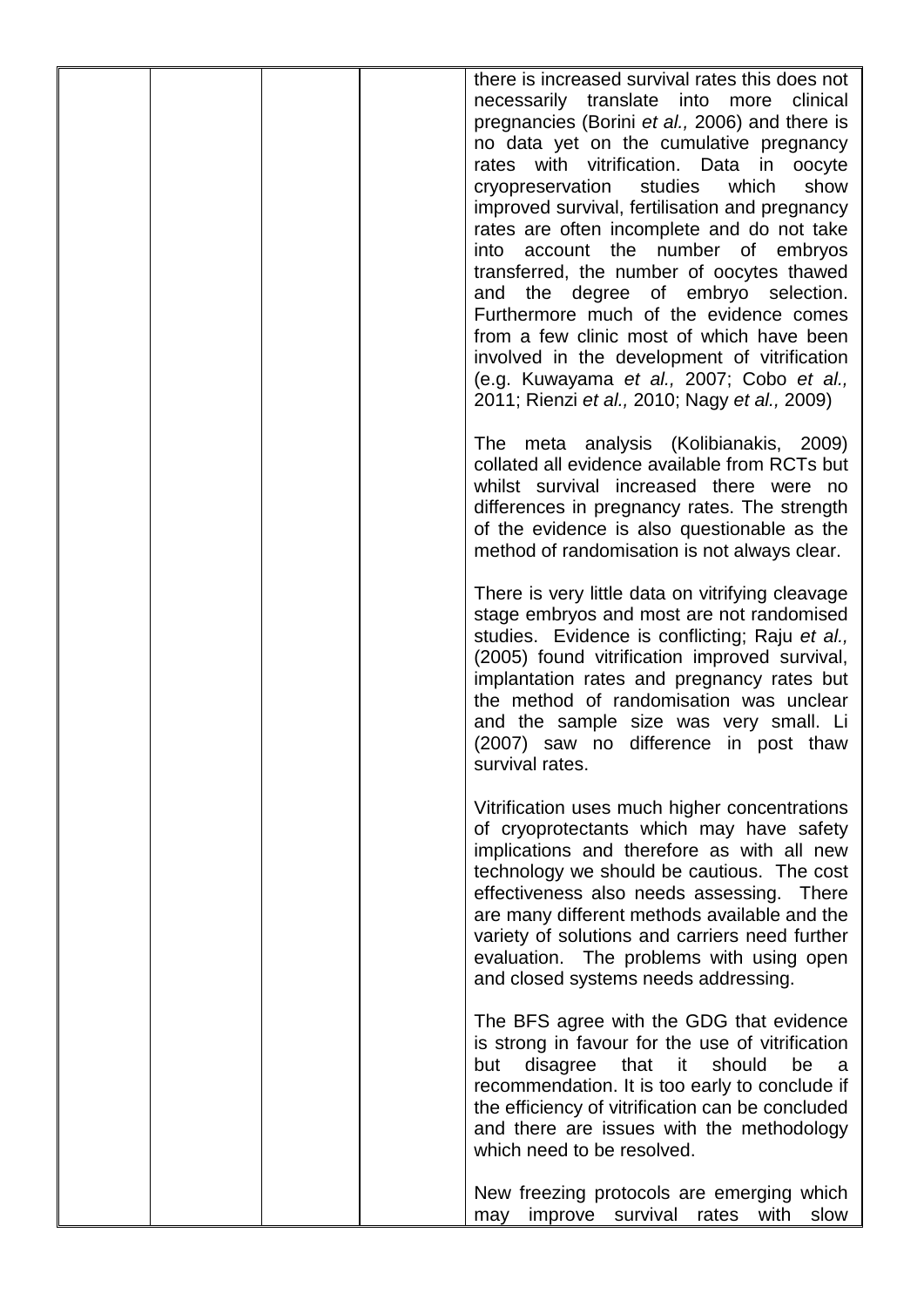|    |      |     |    | freezing. Edgar and Gook (2012) reported<br>similar implantation rates with fresh and<br>frozen embryos after freezing.                                                                                                                                                                                                                                                                                                                                                                                                                                                                                                                  |
|----|------|-----|----|------------------------------------------------------------------------------------------------------------------------------------------------------------------------------------------------------------------------------------------------------------------------------------------------------------------------------------------------------------------------------------------------------------------------------------------------------------------------------------------------------------------------------------------------------------------------------------------------------------------------------------------|
|    |      |     |    | Properly conducted randomised control trials<br>should be carried out before recommending<br>one method over another. It is not enough to<br>build on early studies and we should only<br>use good evidence. From the best practice<br>meeting held by ACE in 2011 (Brison et al.,<br>2012) it was clear that no one defined<br>method is producing consistently good<br>results, some centres had concerns and<br>were not achieving the published survival<br>rates and some centres are getting better<br>results with slow freezing. There is a strong<br>feeling that there is a learning curve when<br>implementing vitrification. |
|    |      |     |    | Further data needs to become available<br>before this is made a recommendation.                                                                                                                                                                                                                                                                                                                                                                                                                                                                                                                                                          |
| 49 | Full | 390 | 37 | 204 Patients considering whether to have<br>oocytes or embryos frozen should be<br>informed of the legalities of having to have<br>partner consent to use frozen embryos in the<br>future and the benefits of having oocytes<br>frozen if consent is withdrawn. This is an<br>important point in the counselling process in<br>pre chemotherapy treatment                                                                                                                                                                                                                                                                                |

## **References cited in this response**

Abdel-Meguid TA, Al-Sayyad A, Tayib A, Farsi HM. (2011) Does Varicocele Repair Improve Male Infertility? An Evidence-Based Perspective From a Randomized, Controlled Trial. *European Urology* 59: 455–61

Andersen AN, Devroey P, Arce JC; for the MERIT Group (2006) Clinical outcome following stimulation with highly purified hMG or recombinant FSH in patients undergoing IVF: a randomized assessor-blind controlled trial. *Human Reproduction* 21: 3217-27.

Akande V, Turner C, Horner P, Horne A, Pacey A; British Fertility Society (2010) Impact of Chlamydia trachomatis in the reproductive setting: British Fertility Society Guidelines for practice. *Human Fertility* 13: 115-25.

Al-Mously N, Cross NA, Eley A, Pacey AA. (2009) Real-time polymerase chain reaction shows that density centrifugation does not always remove Chlamydia trachomatis from human semen. *Fertility and Sterility* 92: 1606-15.

Association of Biomedical Andrologists (2012) Laboratory Andrology – Guidelines for Good Practice. Version 3. Published by the Association of Biomedical Andrologists.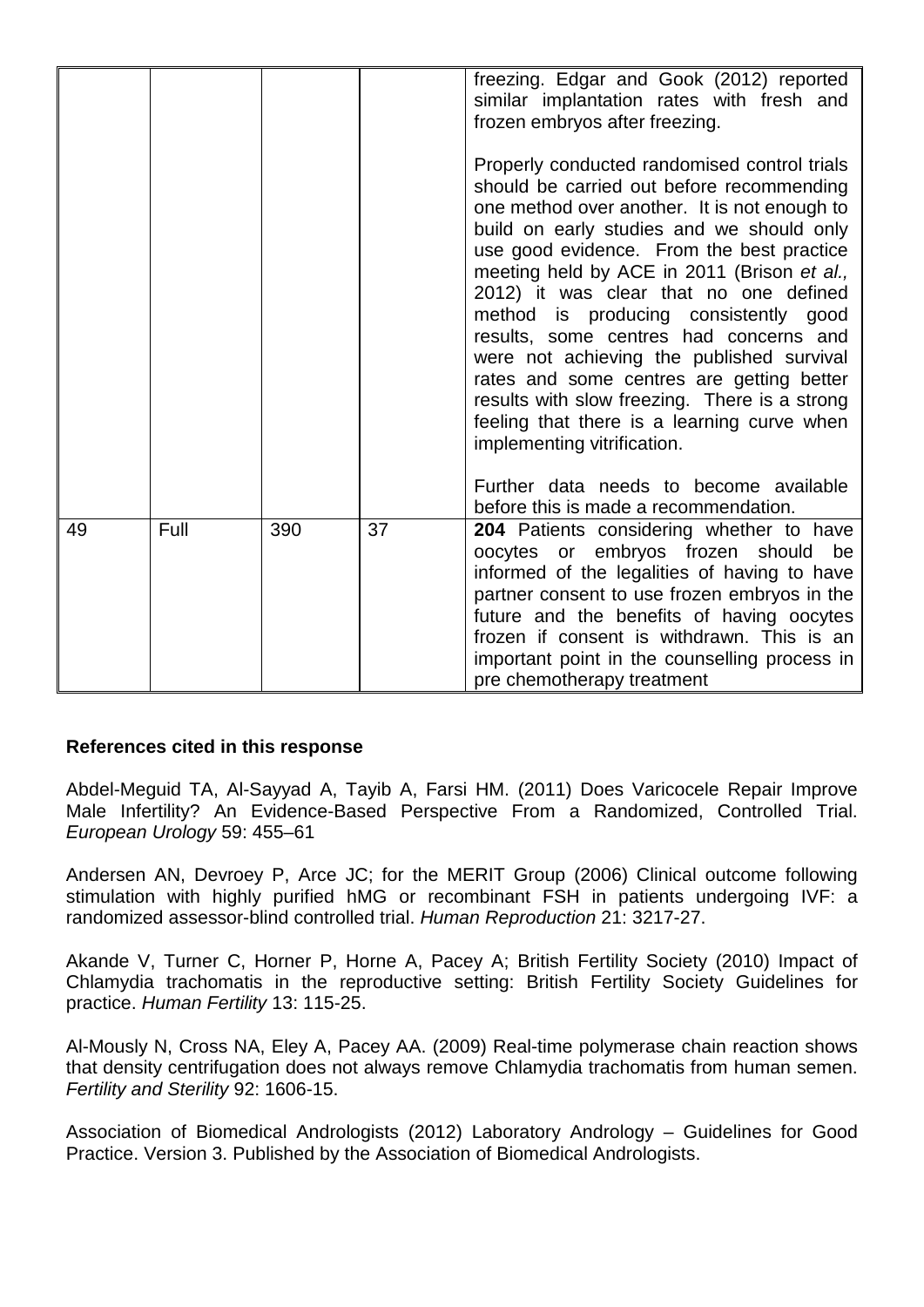[Aust](http://www.ncbi.nlm.nih.gov/pubmed?term=Aust%20TR%5BAuthor%5D&cauthor=true&cauthor_uid=17980365) TR, [Brookes S,](http://www.ncbi.nlm.nih.gov/pubmed?term=Brookes%20S%5BAuthor%5D&cauthor=true&cauthor_uid=17980365) [Troup SA,](http://www.ncbi.nlm.nih.gov/pubmed?term=Troup%20SA%5BAuthor%5D&cauthor=true&cauthor_uid=17980365) [Fraser WD,](http://www.ncbi.nlm.nih.gov/pubmed?term=Fraser%20WD%5BAuthor%5D&cauthor=true&cauthor_uid=17980365) [Lewis-Jones DI.](http://www.ncbi.nlm.nih.gov/pubmed?term=Lewis-Jones%20DI%5BAuthor%5D&cauthor=true&cauthor_uid=17980365) (2008) Development and *in vitro* testing of a new method of urine preparation for retrograde ejaculation; the Liverpool solution *Fertility and Sterility* 89: 885-91.

Baazeem A, Belzile E, Ciampi A, Dohle G, Jarvi K, Salonia A, Weidner W, Zini A. (2011) Varicocele and male factor infertility treatment: a new meta-analysis and review of the role of varicocele repair. *European Urology* 60: 796-808.

Balasch J, Penarrubia J, Fabregues F, Vidal E, Casamitjana R, Manau D, Carmona F, Creus M, Vanrell JA. (2003) Ovarian responses to recombinant FSH or HMG in normogonadotrophic women following pituitary desensitization by a depot GnRH agonist for assisted reproduction. *Reproductive and Biomedicine Online* 7: 35–42.

Balen AH, Anderson R. (2007) Impact of obesity on female reproductive health: British Fertility Society, Police and Practice Guidelines. *Human Fertility* 10: 195-206.

Balen et al, (2010) Current Management of Polycystic Ovary Syndrome. Edited by Adam Balen, Steve Franks, Roy Homburg and Sean Kehoe. Proceedings of 59<sup>th</sup> RCOG Study Group, RCOG Press, London.

Borini A, Sciajno R, Bianchi V, Sereni E, Flamigni C, Coticchio G. (2006) Clinical outcome of oocyte cryopreservation after slow cooling with a protocol utilizing a high sucrose concentration. *Human Reproduction* 21: 512-7.

Brison D, Cutting R, Clarke H, Wood M. (2012) ACE consensus meeting report: oocyte and embryo cryopreservation Sheffield 17.05.11. *Human Fertility* 15: 69-74.

Cherry N, Moore H, McNamee R, Pacey A, Burgess G, Clyma JA, Dippnall M, Baillie H, Povey A; participating centres of Chaps-UK. (2008) Occupation and male infertility: glycol ethers and other exposures. *Occupational and Environmental Medicine* 65: 708-14.

Cobo A, Remohí J, Chang CC, Nagy ZP. (2011) Oocyte cryopreservation for donor egg banking. *Reproductive and Biomedicine Online.* 23: 341-6.

Coomarasamy A, Afnan M, Cheema D, van der Veen F, Bossuyt PM, van Wely M. (2008) Urinary hMG versus recombinant FSH for controlled ovarian hyperstimulation following an agonist long down-regulation protocol in IVF or ICSI treatment: a systematic review and metaanalysis. Human Reproduction 23: 310-5.

Cooper TG, Noonan E, von Eckardstein S, Auger J, Baker HW, Behre HM, Haugen TB, Kruger T, Wang C, Mbizvo MT, Vogelsong KM. (2010) World Health Organization reference values for human semen characteristics. *Human Reproduction Update* 16: 231-45.

Cutting R, Morroll D, Roberts S, Pickering S and Rutherford T (ON BEHALF OF THE BFS AND ACE) Elective Single Embryo Transfer: Guidelines for Practice British Fertility Society and Association of Clinical Embryologists. (2008) *Human Fertility* 11: 131–146.

Devroey P, Pellicer A, Andersen A, Arce JC (MEGASET) Trial Group (2012) A randomized assessor-blind trial comparing highly purified hMG and recombinant FSH in a GnRH antagonist cycle with compulsory single-blastocyst transfer. *Fertility and Sterility* 97: 561-71.

Edgar DH, Gook DA. (2012) A critical appraisal of cryopreservation (slow cooling versus vitrification) of human oocytes and embryos. Human Reproduction Update. (in press).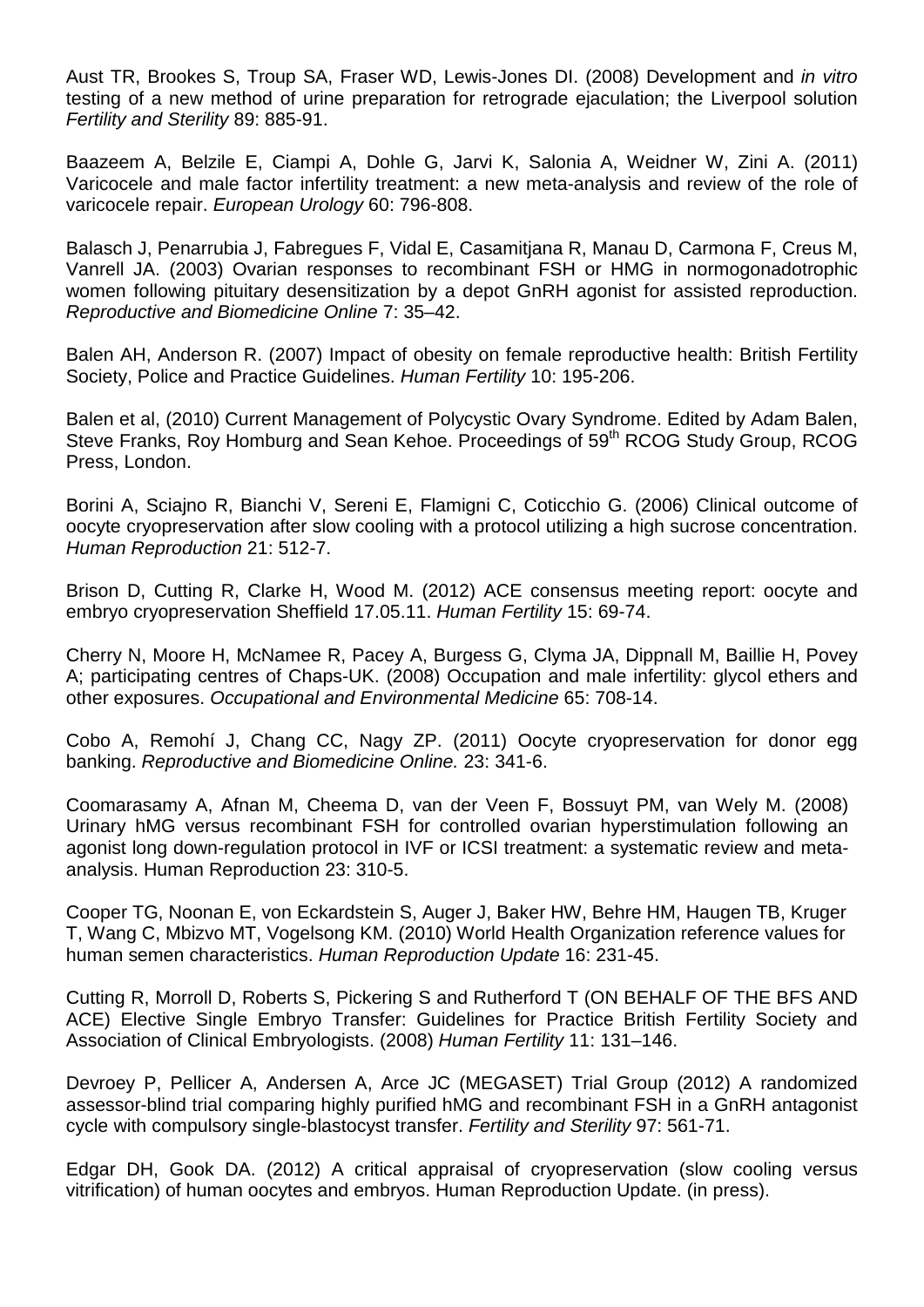Eley A, Pacey AA, Galdiero M, Galdiero M, Galdiero F. (2005) [Can Chlamydia trachomatis](http://www.ncbi.nlm.nih.gov/pubmed/15620561)  [directly damage your sperm?](http://www.ncbi.nlm.nih.gov/pubmed/15620561) Lancet Infectious Diseases 5: 53-7.

Eley A, Pacey AA. (2011) [The value of testing semen for Chlamydia trachomatis in](http://www.ncbi.nlm.nih.gov/pubmed/20731730) men of [infertile couples.](http://www.ncbi.nlm.nih.gov/pubmed/20731730) *International Journal of Andrology* 34: 391-401.

European and Israeli Study Group on Highly Purified Menotropin versus Recombinant Follicle-Stimulating Hormone (EISG) (2002) Efficacy and safety of highly purified menotropin versus recombinant follicle-stimulating hormone in in vitro fertilization/intracytoplasmic sperm injection cycles: a randomized, comparative trial. *Fertility and Sterility* 78: 520–8.

Fauser BCJM, Tarlatzis BC, Rerbar RW, Legro RS, Balen AH, Lobo R, Carmina E, Chang J, Yildiz B, Laven JSE, Boivin J, Petraglia F, Wijeyaratne C, Norman RJ, Dunaif A, Franks S, Wild RA, Dumesic D, Barnhart K. (2012) Consensus on women's health aspects of polycystic ovary syndrome (PCOS): the Amsterdam ESHRE/ASRM-Sponsored 3rd PCOS Consensus Workshop Group. *Human Reproduction* 27: 14-24 and *Fertility and Sterility* 97: 28-38.

Gerris, J. M. (2005). Single embryo transfer and IVF/ICSI outcome: a balanced appraisal. *Human Reproduction Update* 11, 105–121.

Goverde AJ, McDonnell J, Vermeiden JP, Schats R, Rutten FF, Schoemaker J. (2000) Intrauterine insemination or in-vitro fertilisation in idiopathic subfertility and male subfertility: a randomised trial and cost-effectiveness analysis. *Lancet* 355: 13-8.

Gordon UD, Harrison RF, Fawzy M, Hennelly B, Gordon AC. (2001) A randomized prospective assessor-blind evaluation of luteinizing hormone dosage and in vitro fertilization outcome. *Fertility and Sterility* 75: 324–31.

Hompes PG, Broekmans FJ, Hoozemans DA, Schats R, for the FIRM group (2007). Effectiveness of highly purified human menopausal gonadotropin vs. recombinant folliclestimulating hormone in first-cycle *in vitro* fertilization intracytoplasmic sperm injection patients. *Fertility and Sterility* 89: 1685–93.

Hull MG, Glazener CM, Kelly NJ, Conway DI, Foster PA, Hinton RA, et al. (1985) Population study of causes, treatment, and outcome of infertility. *British Medical Journal* 291: 1693–7.

Humaidan P, Papanikolaou EG, Kyrou D, Alsbjerg B, Polyzos NP, Devroey P, Fatemi HM. The luteal phase after GnRH-agonist triggering of ovulation: present and future perspectives. Reprod Biomed Online. 2012 Feb;24(2):134-41.

Jansen CA, van Os HC, Out HJ, Coelingh Bennink HJ (1998) A prospective randomized clinical trial comparing recombinant follicle stimulating hormone (Puregon) and human menopausal gonadotrophins (Humegon) in nondown-regulated *in-vitro* fertilization patients. *Human Reproduction* 13: 2995–9.

Jungwirth A, Diemer T, Dohle GR, Giwercman A, Kopa Z, Krausz C, Tournaye H. (2012) Guidelines on Male Infertility. *European Urology* (in press).

Kilani Z, Dakkak A, Ghunaim S, Cognigni GE, Tabarelli C, Parmegiani L, Filicori M. (2003) A prospective, randomized, controlled trial comparing highly purified HMG with recombinant FSH in women undergoing ICSI: ovarian response and clinical outcomes. *Human Reproduction* 18: 1194–9.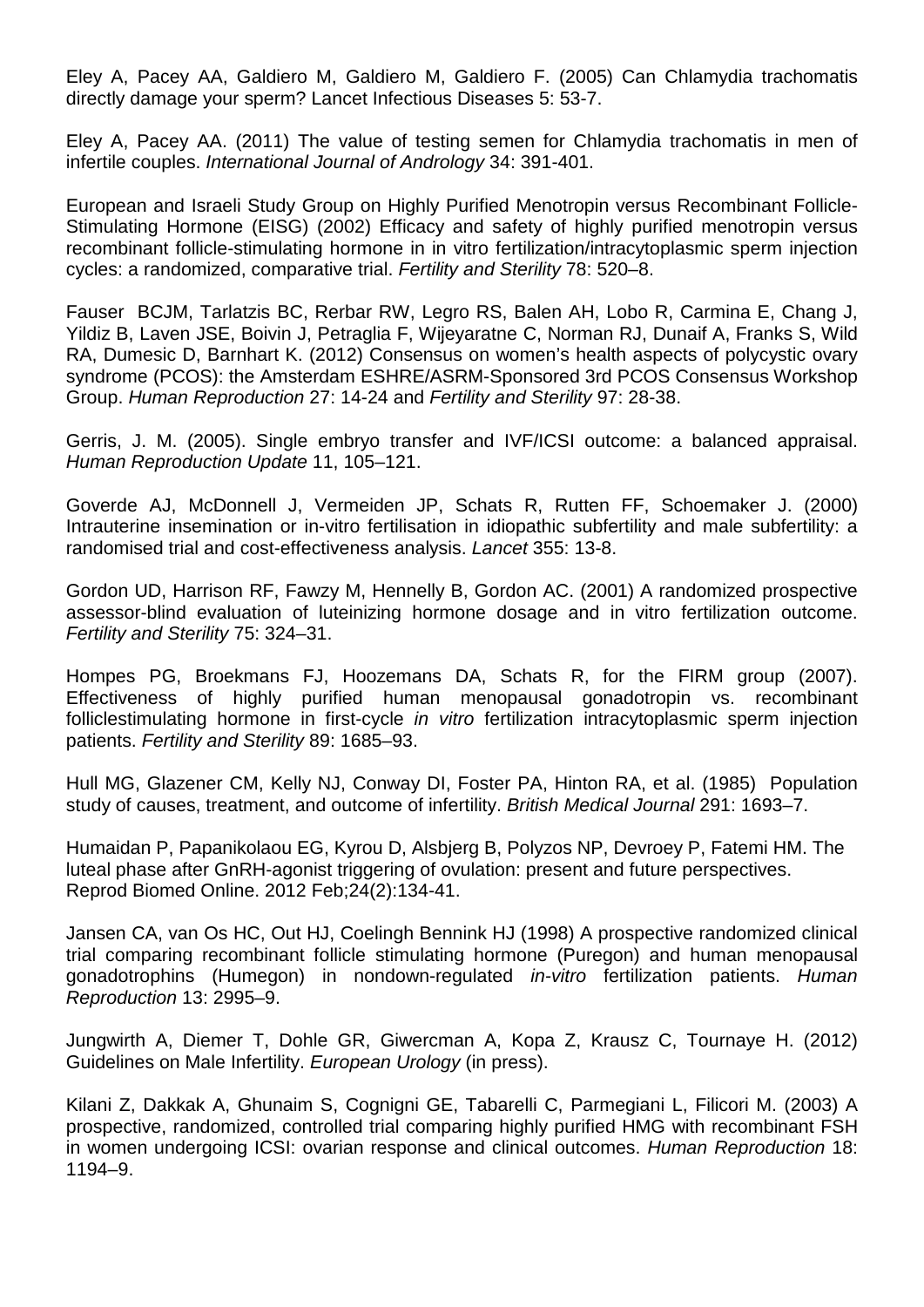Kolibianakis EM, Venetis CA, Tarlatzis BC. (2009) Cryopreservation of human embryos by vitrification or slow freezing: which one is better? Current Opinions in Obstetrics and Gynecology 21: 270-4.

Kuwayama M. (2007) Highly efficient vitrification for cryopreservation of human oocytes and embryos: the Cryotop method. *Theriogenology* 67: 73-80.

Li Y, Chen ZJ, Yang H *et al* (2007) Comparison of vitrification and slow freezing of human day 3 cleavage stage embryos: post vitrification development and pregnancy outcomes. Zhonghua Fu Chan Ke Za Zhi 42: 753-55.

Nagy ZP, Chang CC, Shapiro DB, Bernal DP, Kort HI, Vajta G. (2009) The efficacy and safety of human oocyte vitrification. *Seminars in Reproductive Medicine.* 27: 450-5.

Nardo I, Granne I, Stewart J. Medical adjuncts in IVF: evidence for clinical practice *On Behalf*  of the Policy Practice Committee of the British Fertility Society Human Fertility, Pages 1 – 13, Volume 12, Issue 1, 2009. T

Ng EH, Lau EY, Yeung WS, Ho PC. (2001) HMG is as good as recombinant human FSH in terms of oocyte and embryo quality: a prospective randomized trial. *Human Reproduction* 16: 319–25.

Noyes N, Porcu E, Borini. A (2009) Over 900 oocyte cryopreservation babies born with no apparent increase in congenital anomalies. Reproductive and Biomedicine Online 18: 769-76.

Pantke P, Diemer T, Marconi M, Bergmann K, Schuppe H-C, Wiedner W. (2008) Testicular sperm retrieval in azoospermic men. European Urology 7(12) (Suppl) 703-714

Povey, A. C., Clyma, J.- A., McNamee, R., Moore, H. D., Baillie, H., Pacey, A. A., Cherry, N. M., Participating Centres of Chaps-uk (2012) Modifiable and non-modifiable risk factors for poor semen quality: a case-referent study. *Human Reproduction* published online June 12, 2012.

Raju GAR, Haranath GB, Krishna KM, Prakash GJ and Madan K (2005) Vitrification of human 8-cell embryos, a modified protocol for better pregnancy rates. Reproductive and Biomedicine Online 11: 434-437.

Rashidi BH, Sarvi F, Tehrani ES, Zayeri F, Movahedin M, Khanafshar N. (2005) The effect of HMG and recombinant human FSH on oocyte quality: a randomized single-blind clinical trial. *European Journal of Obstetrics Gynecology and Reproductive Biology* 120: 190–4.

Rienzi L, Romano S, Albricci L, Maggiulli R, Capalbo A, Baroni E, Colamaria S, Sapienza F, Ubaldi F. (2010) Embryo development of fresh 'versus' vitrified metaphase II oocytes after ICSI: a prospective randomized sibling-oocyte study. *Human Reproduction* 25: 66-73.

Stratford GA, Barth JH, Rutherford AJ, Balen AH (2000) The value of thyroid function tests in women in the routine investigation of uncomplicated infertility. *Human Fertility* 3: 203-206.

Steures,P., van der Steeg,J.W., Hompes,P.G., Habbema,J.D., Eijkemans,M.J., Broekmans,F.J., Verhoeve,H.R., Bossuyt,P.M., van,der,V, Mol,B.W. (2006) Collaborative Effort on the Clinical Evaluation in Reproductive Medicine, Intrauterine insemination with controlled ovarian hyperstimulation versus expectant management for couples with unexplained subfertility and an intermediate prognosis: a randomised clinical trial, *Lancet* 368, 216-221.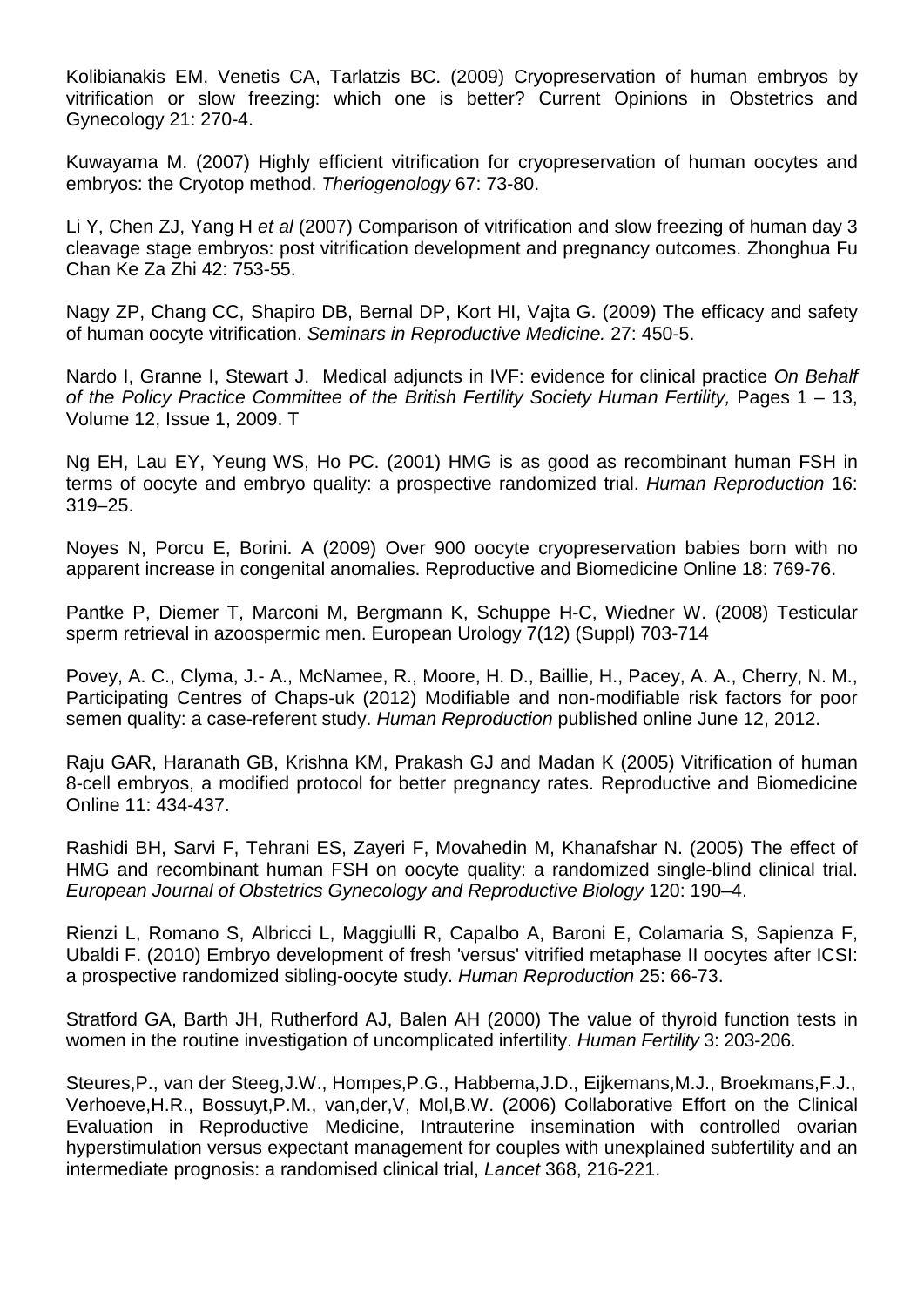Tang T, Lord JM, Norman RJ, Yasmin E, Balen AH (2012) Insulin-sensitising drugs (metformin, rosiglitazone, pioglitazone, Dchiro-inositol) for women with polycystic ovary syndrome, oligo amenorrhoea and subfertility. *Cochrane Database of Systematic Reviews* Issue 5. Art. No.: CD003053. DOI: 10.1002/14651858.CD003053.pub5.

The Practice Committee of the American Society of Reproductive Medicine (2008). ASRM guidelines on Sperm Retrieval for Obstructive Azoospermia. *Fertility and Sterility* 90: Suppl 3 S213 - S218

The Rotterdam ESHRE/ASRM-sponsored PCOS consensus workshop group (2004) Revised 2003 consensus on diagnostic criteria and long-term health risks related to polycystic ovary syndrome (PCOS). *Human Reproduction* 19: 41-4 and *Fertility & Sterility* 81: 19-25.

The RCOG Scientific Study Group (2007) *Obesity and Reproductive Health.* Edited by Philip Baker, Adam Balen, Lucilla Poston and Naveed Sattar. Proceedings of 53<sup>rd</sup> RCOG Study Group, RCOG Press, London.

The Thessaloniki ESHRE/ASRM-Sponsored PCOS Consensus Workshop Group, Thessaloniki, Greece. B.C. Tarlatzis (Gr), B.C.J.M. Fauser (Nl), J. Chang (USA), S. Franks (UK), R. Legro (USA), R.W. Rebar (USA), R. Azziz (USA), A.H. Balen (UK), Ph. Bouchard (Fr), B.R. Carr (USA), R.F. Casper (Can), J. Collins (Can), P.G. Crosigniani (It), A. DeCherney (USA), P. Devroey (B), K. Diedrich (G), R. Eijkemans (Nl), C. Farquhar (NZ), R. Fleming (UK), D.G. Goulis (Gr), G. Griesinger (Ger), P.C. Ho (HK), K. Hoeger (USA), R. Homburg (Is), J.N. Hugues (Fr), E.M. Kolibianakis (Gr), R. Lobo (USA), I.E. Messinis (Gr), R.J. Norman (Aus), R. Pasquali (It), A. van Steirteghem (B). (2008) Consensus on infertility treatment related to polycystic ovary syndrome. *Human Reproduction* 23: 462-477.

Tummon,I.S., Asher,L.J., Martin,J.S., Tulandi,T. (1997) Randomized controlled trial of superovulation and insemination for infertility associated with minimal or mild endometriosis, *Fertility and Sterility* 68, 8-12.

Van Montfoort, A. P., Fiddelers, A. A., Land, J. A., Dirksen, C. D., Severens, J. L., Geraedts, J. P., Evers, J. L., & Dumoulin, J. C. (2007). eSET irrespective of the availability of a good quality embryo in the first cycle only is not effective in reducing overall twin pregnancy rates. *Human Reproduction* 22, 1669–1674.

van Wely M, Kwan I, Burt AL, Thomas J, Vail A, Van der Veen F, Al-Inany HG. (2012) Recombinant versus urinary gonadotrophin for ovarian stimulation in assisted reproductive technology cycles. A Cochrane review. *Human Reproduction Update*. 18: 111.

Westergaard LG, Erb K, Laursen SB, Rex S, Rasmussen PE. (2001) Human menopausal gonadotropin versus recombinant follicle-stimulating hormone in normogonadotropic women down-regulated with a gonadotropin-releasing hormone agonist who were undergoing *in vitro* fertilization and intracytoplasmic sperm injection: a prospective randomized study. *Fertility and Sterility* **76**: 543–9.

Wilke G, St. Dieterle, Ledger W, Rutherford A, Schmedemann R, Strowitzki Th, Thong KJ. Prospective, open-label, randomised, parallel group multinational, multicenter pilot trial comparing the efficacy and safety of Menotropin (high purified) with Follitropin alpha in a GnRHantagonist protocol in subfertile women with IVF-treatment. *(unpublished data)*

Ye H, Huang G, Pei L, Zeng P, Luo X. (2012) Outcome of *in vitro* fertilization following stimulation with highly purified hMG or recombinant FSH in down regulated women of advanced